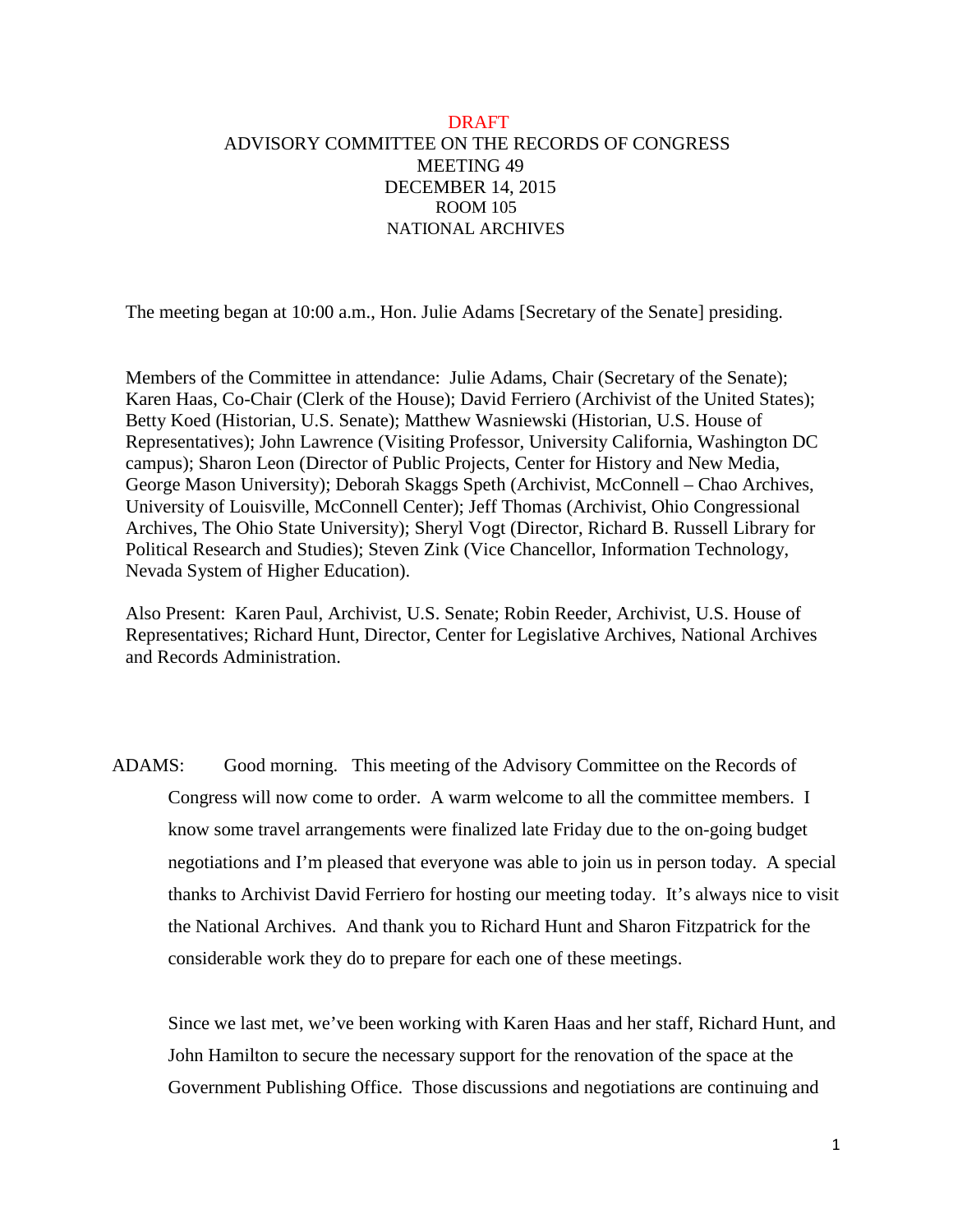we remain optimistic that we will have a records storage solution that will serve Congress's needs for years to come.

At our last meeting, Deborah Skaggs Speth requested information about the Center's technology infrastructure for electronic records. And since I, too, am new to the advisory committee, I look forward to the Center's report at this meeting. Many have expressed interest in the work of John Caldwell, the National Digital Stewardship Residency Fellow, which he and Karen will discuss today, and I look forward to that report on this project to study the Senate electronic records work-flow.

And finally, I'm pleased to report that in September, the Senate celebrated Constitution Day by holding a lively discussion of constitutional challenges during the Civil War Senate before a standing-room-only crowd. I would like to thank Historian Betty Koed, Associate Historian Kate Scott, historical researcher Mary Baumann, and Historian Richard McCulley of the Center for Legislative Archives for their participation. The program was greatly enhanced by Richard's documentary-based presentation that highlighted a few treasured items from the Legislative Archives Collection. At this time, I would like recognize my coach here, Karen Haas.

HAAS: Thank you so much and I'd like to join in the welcome to all our committee members. It's nice to see everybody back here today. I'd like to tell the committee a little bit about what we've been doing in the Office of the Clerk since we last met. The most important development for us is in the change of the Speaker of the House. As you all know, Speaker Boehner retired from the House. And Congressman Paul Ryan of Wisconsin was elected on October 29, 2015. My office has been working very closely with the staffs of both offices during this transition time.

We continue our outreach efforts to the committees, including revamping and updating the classes on committee records management taught by the Office of Art and Archives. The classes feature expanded information on electronic records and a section on managing and preserving photographs. We also are increasing our meetings with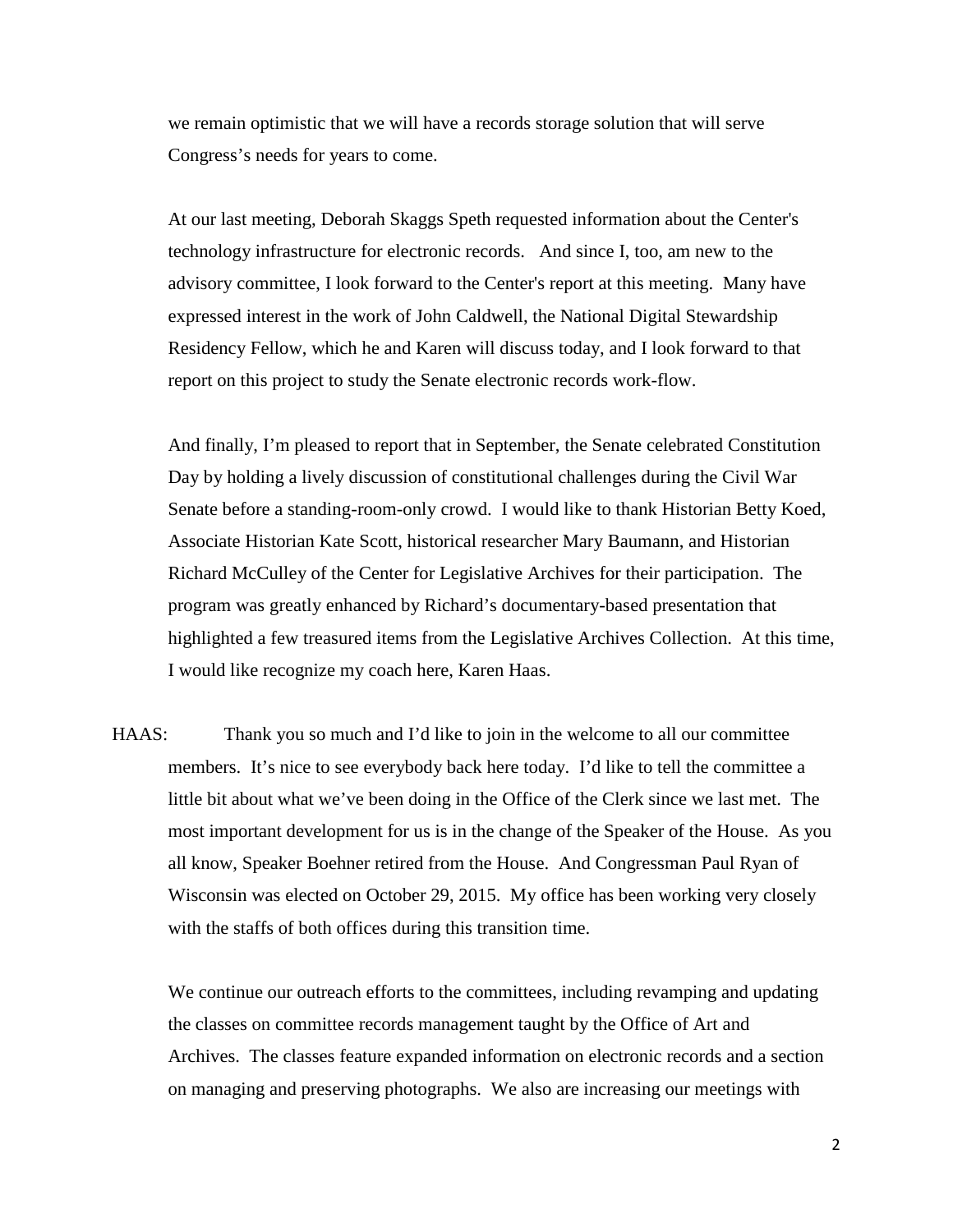member offices who have announced they are retiring at the end of the Congress. Thus far, fourteen have announced they are retiring: twelve are running for the Senate, and two are running for other offices.

As the Secretary mentioned, we have been closely involved in the discussions on the records space needs for the Center for Legislative Archives, which we will hear about later in this meeting. To help with our immediate space needs, we have transferred some of our records to the Washington National Records Center in Suitland, Maryland for storage.

At this time, I would like to thank Julie for organizing the meeting. And David, thank you so much for you hospitality and this beautiful room we are able to meet in today.

- ADAMS: Thank you Karen. At this time, I would like to recognize David Ferriero for his comments.
- FERRIERO: Good morning and welcome to my house. It's nice to have you here. One of the things that I'm very proud of are the tours that our staff provides for Members of Congress and their staffs and families. Since our last meeting, we have given 76 tours with an average tour consisting of about 10 to 15 people. So, we've entertained a lot of folks. And these tours are tailored to who is visiting. The staff really knocks themselves out to find records that are from states that are being represented on the tours. I'd like to publicly acknowledge the work the staff does on both the congressional affairs side and the legislative archives side. Richard Hunt, Sharon Fitzpatrick, and Charlie Flanagan really knocked themselves out, so thank you very much for the work that you do.

If you listened to NPR this morning, you may have heard that tomorrow is "Bill of Rights Day" and that we are commemorating it with a naturalization ceremony in the Rotunda where the President will be speaking. So, there has been a lot of preparation and a lot of security for the last couple of weeks. We're very pleased about this event.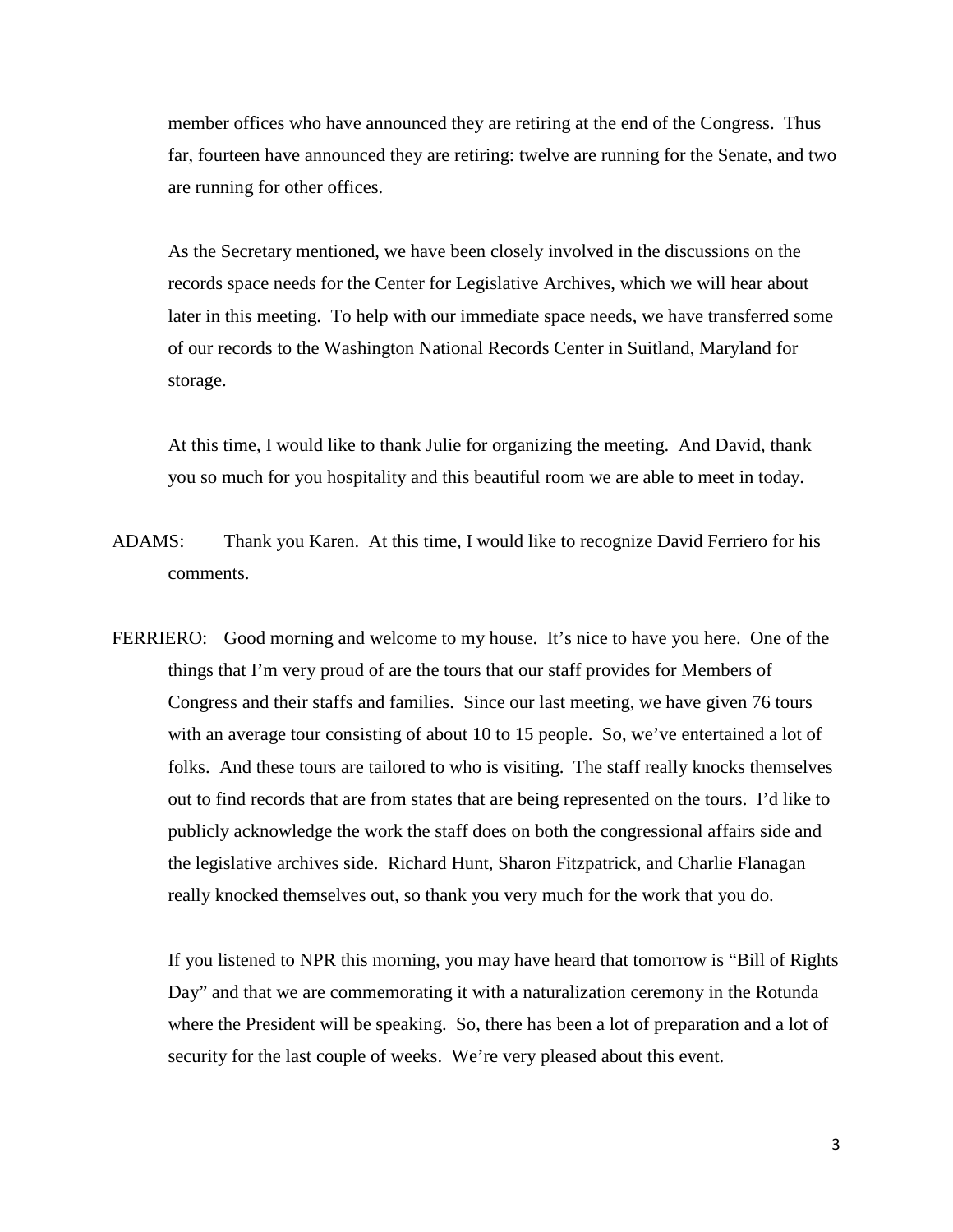By popular demand, I have been asked to talk about the country's Open Government Plan. This is the third-annual plan, the first one was developed in 2011. And it is part of the International Open Government Partnership, which was launched in 2011. Sixty-nine countries are now participating in this endeavor, and the focus and commitment made by these countries is to domestically and internationally promote transparency, empower citizens, and to transform the way the federal government serves and engages the public.

The third U.S. National Action Plan contains forty commitments on the part of the United States Government. And six of them have NARA written all over them. They advocate to improve management of government records.

The first commitment mentioning NARA reinforces the Capstone approach that we have created at the National Archives for managing electronic records.

The second deals with modernizing the implementation of the Freedom of Information Act (FOIA). Staff in the Office of Government Information Services at the National Archives are working with the Department of Justice on a pilot program for release of FOIA-approved records. As soon as they are approved for release, they will go online. This is a major breakthrough in that they are immediately available to the public.

The third directive is to streamline the declassification process. I'm sure all of you know the concerns about the amount of declassification that's going on across the government. This spells out specific responsibilities for reviewing and streamlining that process.

The fourth is implementing the unclassified records information program since every agency has unclassified information that requires management, safeguarding, and dissemination control. Our Information Security Oversight Office has drafted implementation guidance which will standardize how that is handled across the government.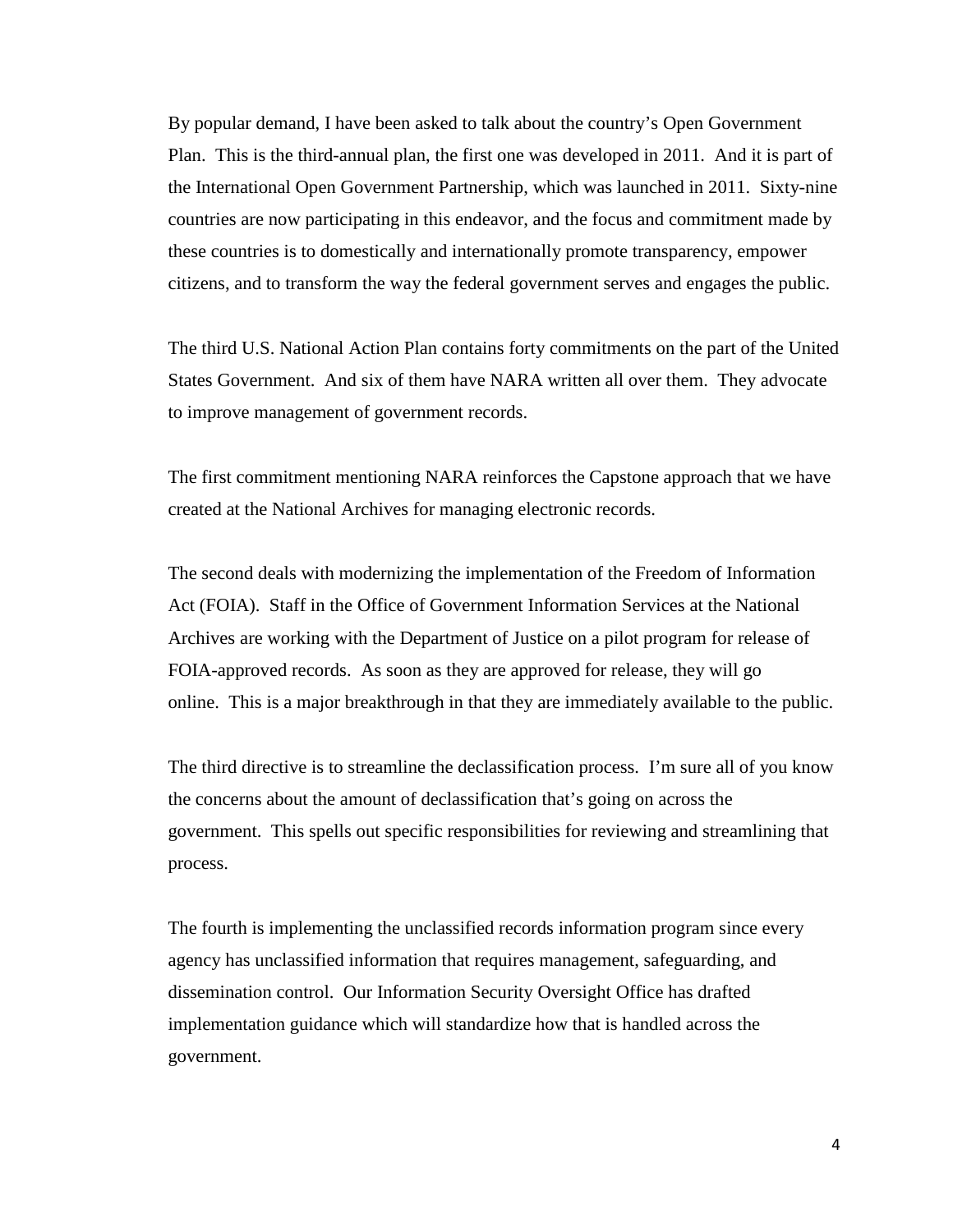Fifth, our Federal Register is developing a machine-readable government organization chart. It's hard to believe that in 2015, the government doesn't have a machine-readable organization chart, but we will have one.

And the last one is to increase the impact of Open Government Innovation activities. This involves expanding our Citizen Archivist Program to include citizen scanning of documents, which has already been implemented and is now taking place in our Innovation Hub at the DC building. So, we have actually engaged the American public, and they are helping us in our digitization process. These are NARA's responsibilities in the Open Government Plan.

And my last item is to remind you that, if you have not visited our Spirited Republic exhibit, it closes on January 10. It's a wonderful exposé of the federal government's role in alcohol and it's an entertaining and disturbing exhibit. (laughter)

ADAMS: Thank you, David. It is now time to review the minutes of the last meeting. Is there any objection to dispensing the reading of the minutes? Carrying on. Are there any corrections to the minutes from the last meeting? None? I would enter a motion to approve.

FERRIERO: So, moved.

ADAMS: Seconds?

F: Second.

ADAMS: OK. All those in favor.

TOGETHER: Aye.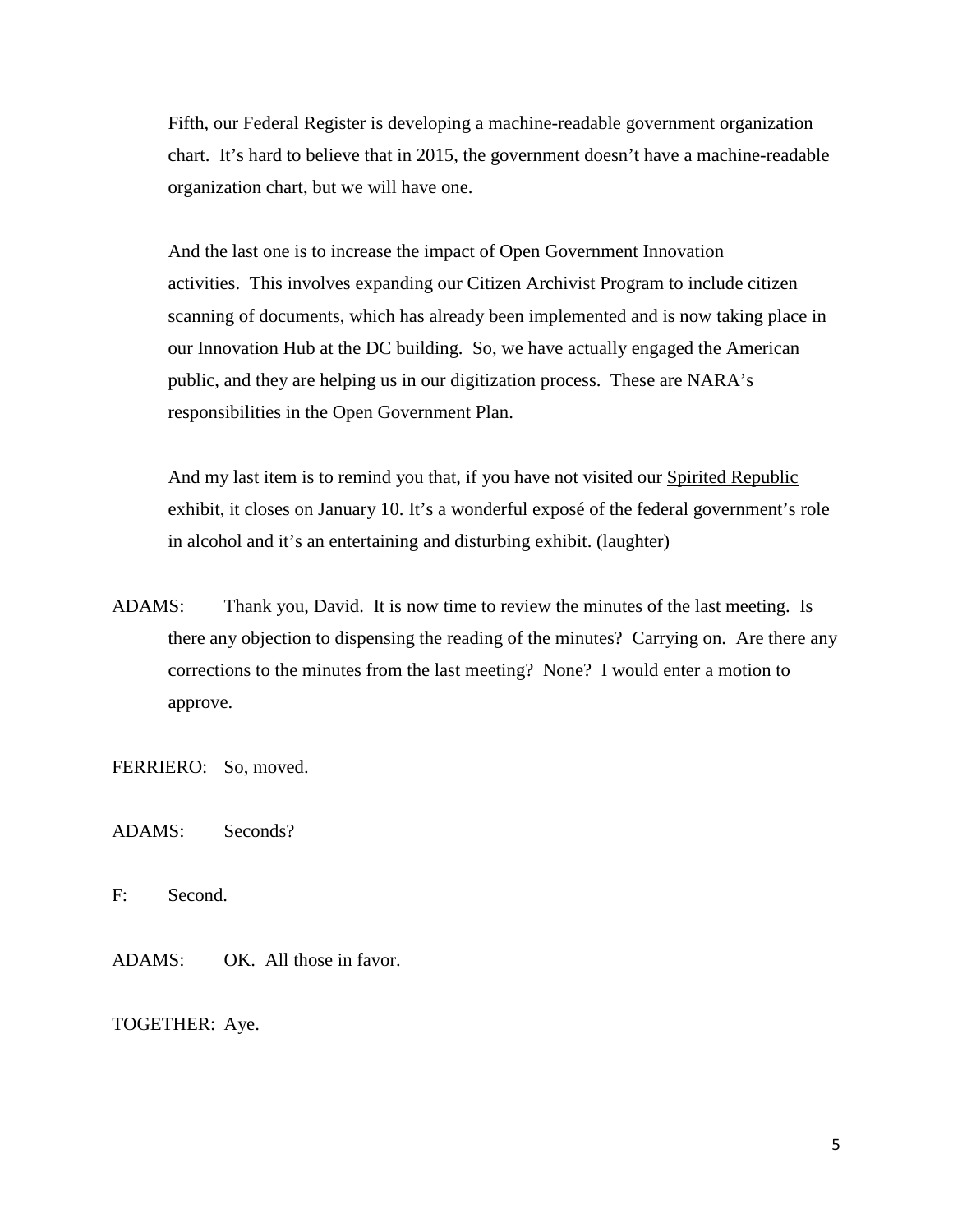- ADAMS: The minutes are approved. At this time, I would like to recognize Senate Archivist Karen Paul. Karen.
- PAUL: Thank you. For preservation of the Senators' papers, we continue to work with the six offices that will be closing at the end of this Congress and are very pleased to announce that three of our longer-serving Senators have archivists or records managers on their staff to help with the process. As new Senate offices are settling in, they are introduced to the records management toolkit, and we spend some time discussing the tools that are most helpful for a new office to seriously consider. This approach has proven to be really popular and effective since its initial debut in 2010. We continue to expand these tools as new requests for guidance arise.

Senate offices that closed at the end of the last Congress expressed interest in receiving an updated member's records disposition schedule, last published in the Records Management Handbook for United State Senators and their archival repositories. We are working on revising and updating the schedule and have received some very good input from our archivists currently working in the members' offices.

For committee records preservation, we met with our committees over the summer, met individually to catch up with personnel changes, provide briefings to new staff, and to collect information for our National Digital Stewardship Resident Fellow -- John Caldwell's research project -- which you'll hear about more in a moment. We found many offices are dealing with the challenges of managing digital content on multiple devices. This underscores our continued need to strengthen relationships with our systems administrators. In fact, we are finding that the systems admins increasingly see the benefits of working with our office as the amount of information on their systems grow and the need to clear data server space becomes important. And, so, to this end, we have begun work with the Center for Legislative Archives to establish a certification process whereby committees can begin to clean up server space.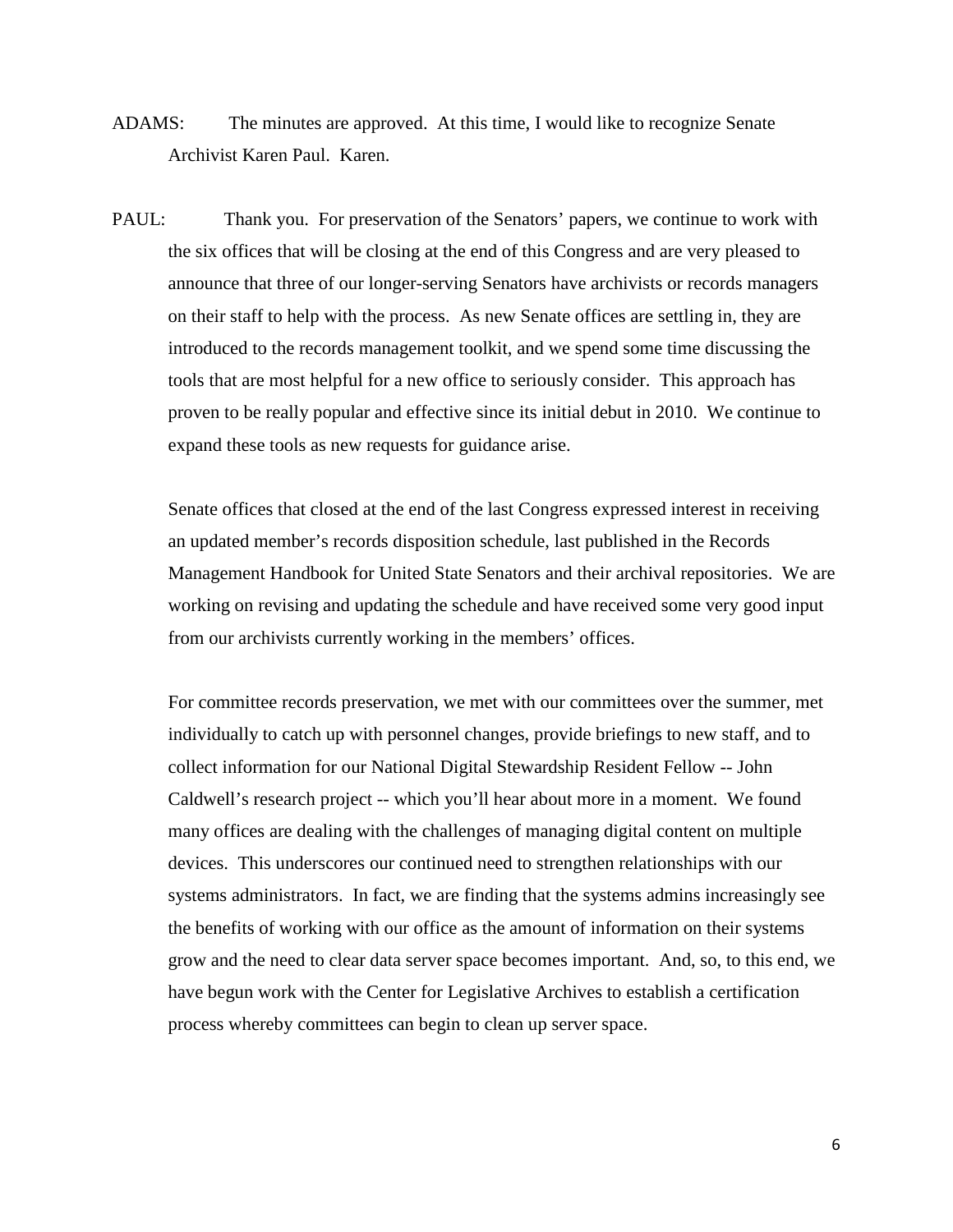Record accessions continue to be heavy. Since our June meeting, we accessioned 725 cubic feet of textual records from 18 different committees and offices, and over 11 terabytes of electronic records totaling 216 accessions from 13 different committees. We could not even begin to handle this kind of volume without the participation and dedication of our committee archivists. Notable within this transfer is the entire Permanent Subcommittee on Investigations shared drive, documenting investigations of the subcommittee from 1995 to 2014. At 11 terabytes, it is the largest, single transfer of committee electronic records to date. The accession contains a wealth of documentation on Senate investigations during this time period, including notes on money laundering, Chevron offshore, tax havens, Wall Street and the financial crisis, and high-risk income loans to name a few.

The size challenged all archivists handling the description, those being Homeland Security Archivist Katie Delacenserie and the Center for Legislative Archives IT staff who sought to enhance their records description, ingest practices, and procedures. This was, indeed, a learning opportunity for all of us, which should benefit our future electronic records transfers.

We began work on a revision of the *Committee Records Management Handbook* with the goal of reissuing the publication in the coming year. Deputy Archivist Elisabeth Butler continues to work with six committees that do not have an archivist on capturing, describing, and transferring their e-collections, including staff accounts, emails, and shared drives. Of these committees, she has completed the processing backlogs of four of the committees. She also processed the legacy collection of shared drives and staff email accounts of the Joint Economic Committee. These records date from 1995-2014 and include 775 gigabytes of information. A special thanks is due to the Committee Chief Clerk, Colleen Healy, who, working with us, devoted countless hours and days over the past few years into processing both the textural and electronic records of the Joint Committee. The result of this effort is a rich archive that nicely supplements the committees published records, which date from its founding in the 80<sup>th</sup> Congress.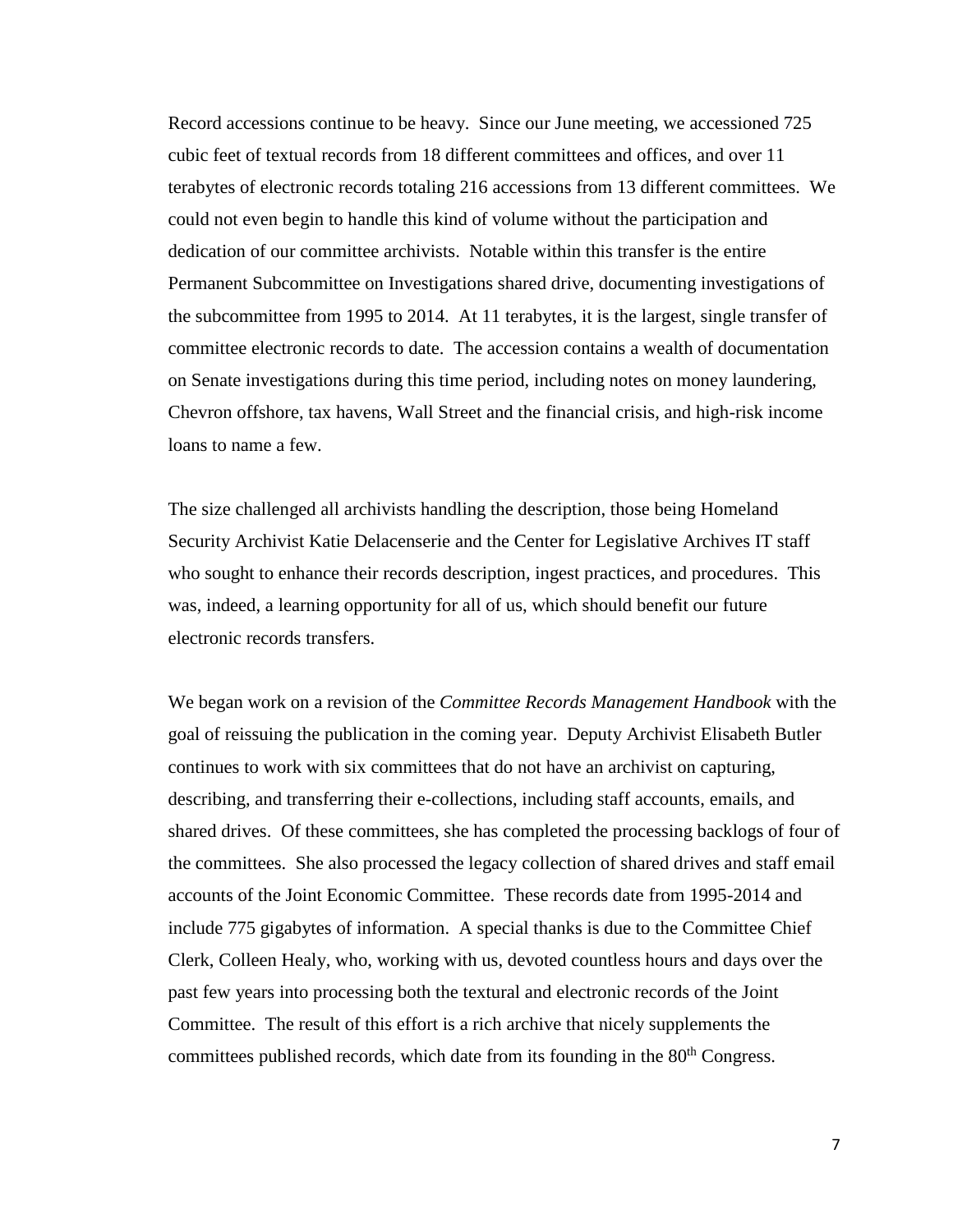Deputy Archivist Allison White is currently working with the Center Archivist Jacqie Ferry on amending our accession form to gather new information such as file fixity and file-format identification information at the point records transfer to our office.

We continue to work closely with our IT community through collaboration with the Technology Assessment Group, otherwise known as TAG. Just after last June's meeting, Deputy Archivist White worked with Michael Kuhl, Manager of Enterprise Processes and Innovation, to initiate another round of demos for vendors of social media archives. With the second round of demos, we saw increased interest in Members' offices and are encouraging Members, particularly those who are frequent users of social media platforms, to be proactive in preservation of electronic files. This is an example of our ongoing advice of not waiting until an office is closing to address preservation of these kinds of dynamic records.

We have reviewed the results from our committee social media archiving and have concluded that the committees that used one of the approved vendor services, as opposed to downloading the data themselves, have produced archival files that are more robust and durable. We also are working with the TAG group on a document-managementsystem evaluation.

Our photo historian, Heather Moore, and Deputy Archivist White are participating on this working group to assess digital asset management software to manage Members' digital photos and videos.

Training has become absolutely essential for us to keep up with electronic records management. Besides our attendance at the Society of American Archivist's annual meeting in August, Deputy Archivist White and our NDSR Fellow, John Caldwell, received a wonderful, last-minute invitation from the Government Publishing Office to participate in the one-week, high-level training course on International Standards of Organization -- ISO standard 16363 -- for auditors and managers of digital repositories. While it is daunting to learn the amount of digital preservation planning and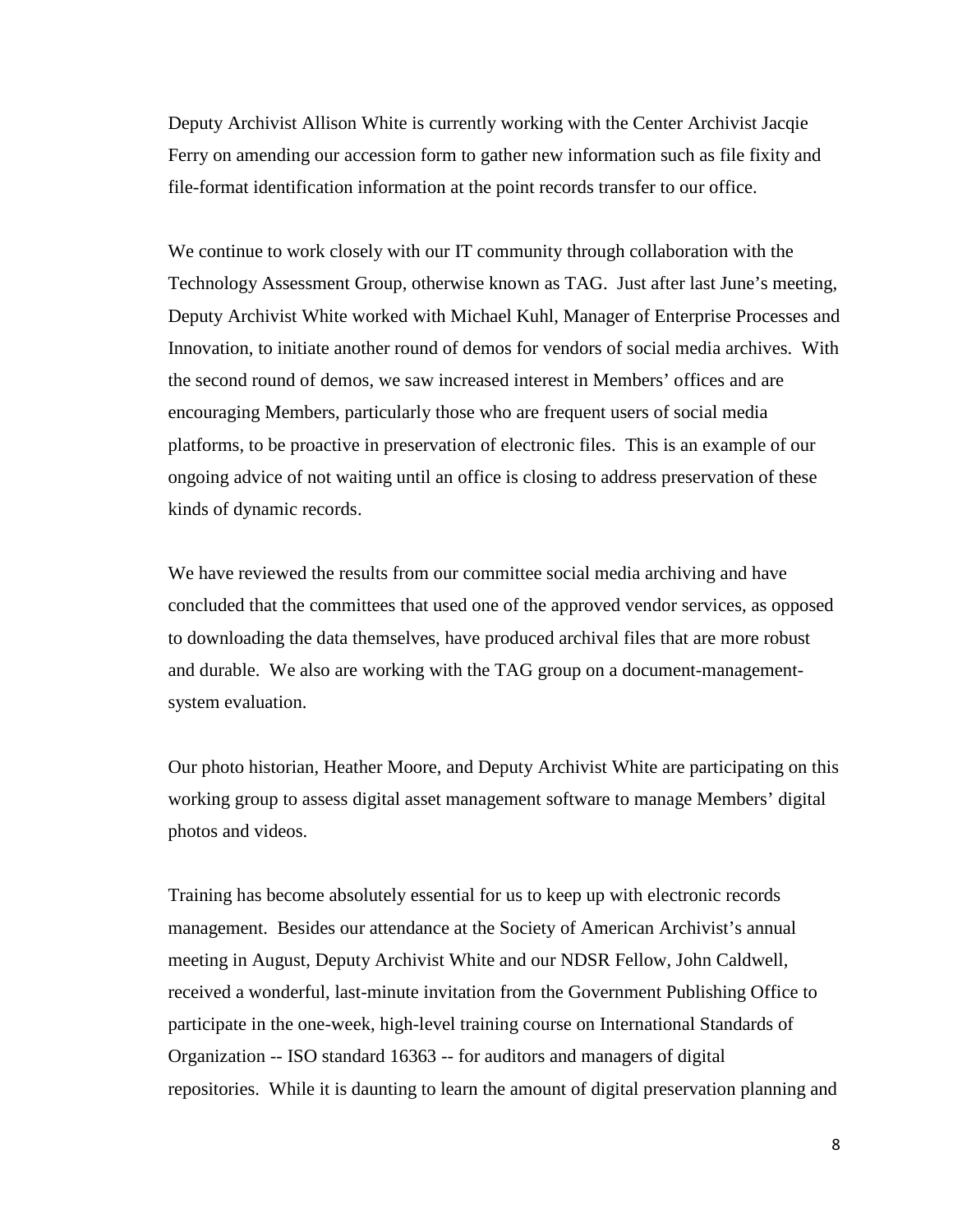documentation required to achieve the ISO 16363 goal of being a trusted digital repository, to say nothing of the implementation of policy, they were impressed with how far the GPO is in terms of achieving its goal of becoming a trusted digital repository. Most importantly, for our institution, we have a far greater understanding of what our expectations should be of the repository that is holding and preserving our digital records. We believe we are better equipped to ask questions and to be an active partner as we move further and deeper into the world of standard-based, digital preservation.

John Caldwell and Allison White attended the International Conference on Digital Preservation in Chapel Hill the first week of November. And John and Allison attended special workshops on the proposed metadata encoding and transmission standard, the preservation metadata international standard, and using open-source tools to fulfill digital preservation requirements. They attended sessions and interacted with professionals from the National Archives and libraries in Europe, Asia, New Zealand, and Australia and learned that many countries are facing similar challenges to what we are facing, and that the digital community is willing to share their successes and, also, their frustrations with one another in order to improve our processes.

This year we have expanded our international contacts. Katie Delacenserie, the Archivist of Homeland Security and Governmental Affairs Committee, attended a meeting at the International Council on Archives' Section on Parliaments and Political Papers in Berlin in October. Fifty archivists attended and represented the Archives of Parliament, political parties, research foundations, and national libraries from 25 different countries. Over the course of three days, attendees discussed web and social-media archiving, including appraisal, collecting, and acquisition policy, technical efforts, researcher perspectives, copyright, and privacy issues. Katie's talk examined the appraisal and preservation of social media in the Senate, including the testing of various tools to ensure the capture of different platforms, different types of content, and her own experiences in preserving the social media sites of the Homeland Security and Governmental Affairs Committee. She indeed has opened new channels of communication for our staff.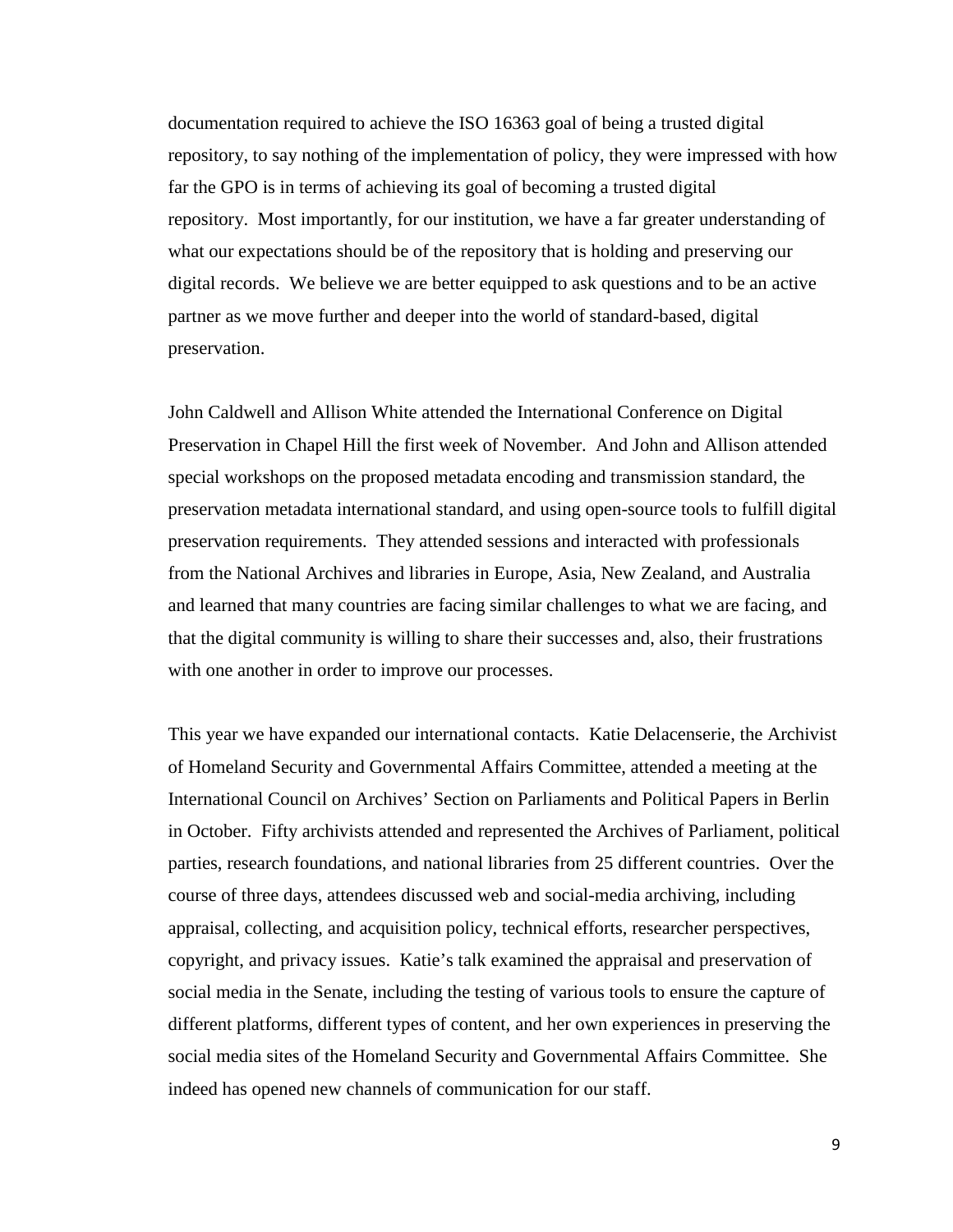And finally, I wanted to mention a new project of the Congressional Papers Roundtable of the Society of American Archivists. Our collaboration with this group began in 1984 when our office participated in its founding. This group continues to be a vital force in the preservation of Members' records. And indeed, several of our members of this committee are members of the Roundtable Group.

In October, the CPR's Electronic Records Committee launched a new website devoted to improving the acquisition, preservation, and eventual use of members' electronic records for research and educational purposes. The site features blog posts, case studies, sample repository documents, such as workflows, policy documents, processing documentation, and access procedures. I commend the work of this very active and substantial Electronic Records Committee as a whole and give special thanks to Adriane Hansen of the University of Georgia's Russell Library and a thank you to Sheryl vogt -- Sheryl is her boss -- as well as to Anu Kasarabada who is the Archivist of the Senate Judiciary Committee Democratic staff. I commend their excellent work in creating this new site that is helping to build a knowledge base among members of our Congressional archival community -- those who collect the records of Members.

Many of you have expressed interest in our National Digital Stewardship Residency Fellow's (NDSR) project, and I now invite John Caldwell to bring us up-to-date as to what he's been doing for the past six months.

CALDWELL: Good morning, everyone. I want to begin by thanking Karen and the Secretary for inviting me to speak at the meeting and I will give you a brief overview of the project and the work that has been completed, and where I see this project moving in the remaining six months. As Karen mentioned at the June meeting of the Advisory Committee, the focus of my year-long project is to document the current digital records management and archival practices in Senate committees. That includes tools and procedures to improve electronic records preservation and to make recommendations for long-term implementation of digital preservation practices in the Senate. The end goal is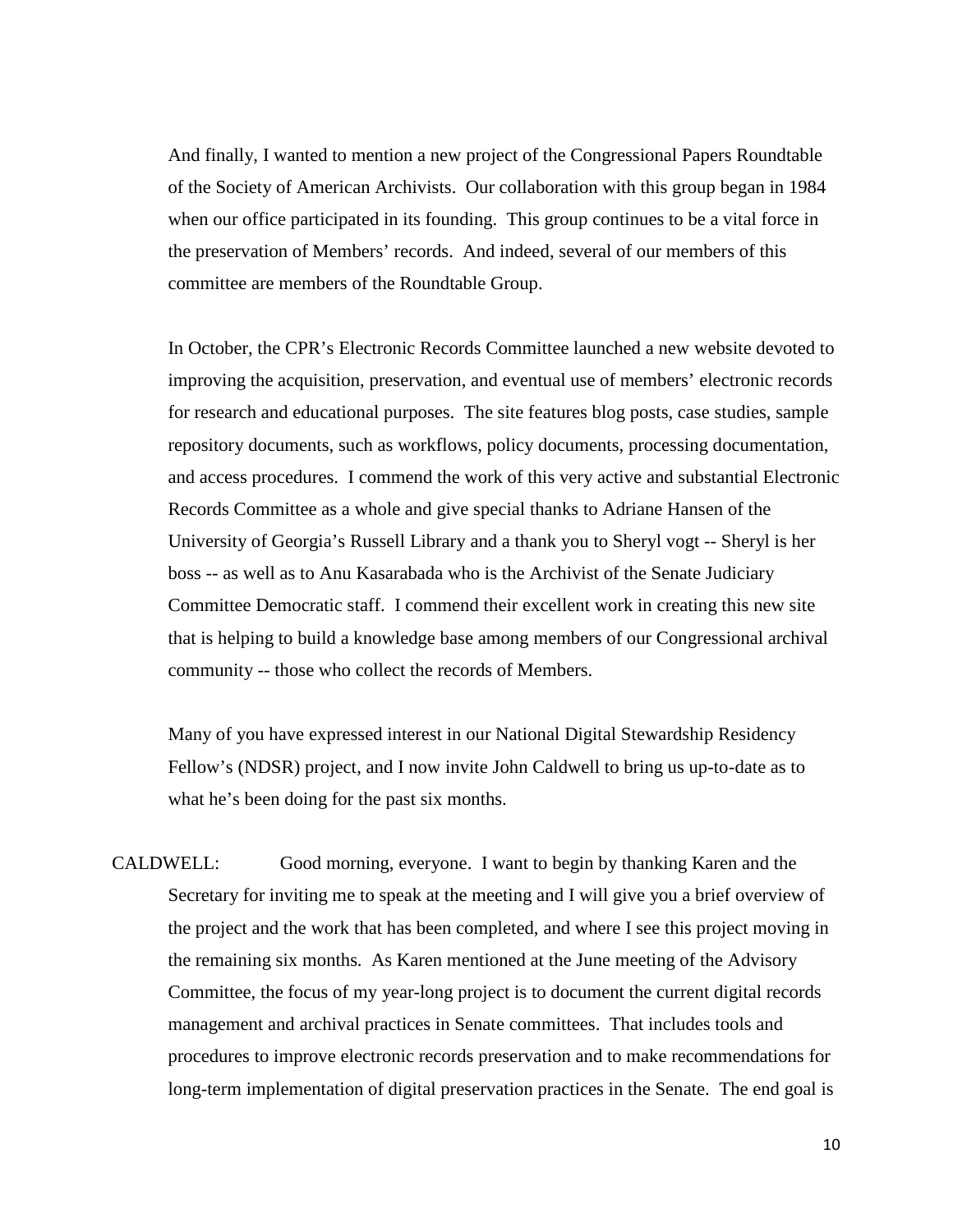to apply a more consistent methodology for the handling of Senate digital assets while still in our physical custody, as well as to ally our work with the Center to minimize the risk to the Senate's unique and highly-valuable electronic records material.

I am doing a similar study for the Members' offices and am working to identify best practices and possible tools that can assist archivists and systems administrators in a personal office to better manage digital assets maintained for an extended period before they're transferred to a SharePoint and other content management systems. These digital assets include email, social media, and web archiving. I am also looking at the use of mobile devices in committees, and the technical, administrative, and descriptive metadata being collected while records are still in the committee, and records management training.

The survey was designed for committee archivists, system administrators, and chief clerks -- the three staff positions on committees most likely to perform archival functions for the committee. As a complement to the survey, I also created an evaluation tool called *US Senate Levels of Digital Preservation* -- with which a Senate office can selfrate or can be rated on different aspects of digital preservation, including storage, file fixity, and metadata file formats in the storage media. The survey is based on a National Digital Stewardship Alliance tool and has been adapted for Senate use.

Over the summer and in the early fall, I met with 18 Senate committees, as well as the staff of the Senate Historical Office, and the Center for Legislative Archives. These interviews yielded a lot of excellent information, and I have a few highlights that I'd like to share with you.

Of the eighteen committees, eight of them are currently maintaining a SharePoint instance. Two of those committees are even using their SharePoint to collect and preserve email messages related to committee business. Eleven of the eighteen committees are currently using the Sergeant-At-Arms virtual machine infrastructure for their storage solution, instead of maintaining their own servers locally. Eleven of the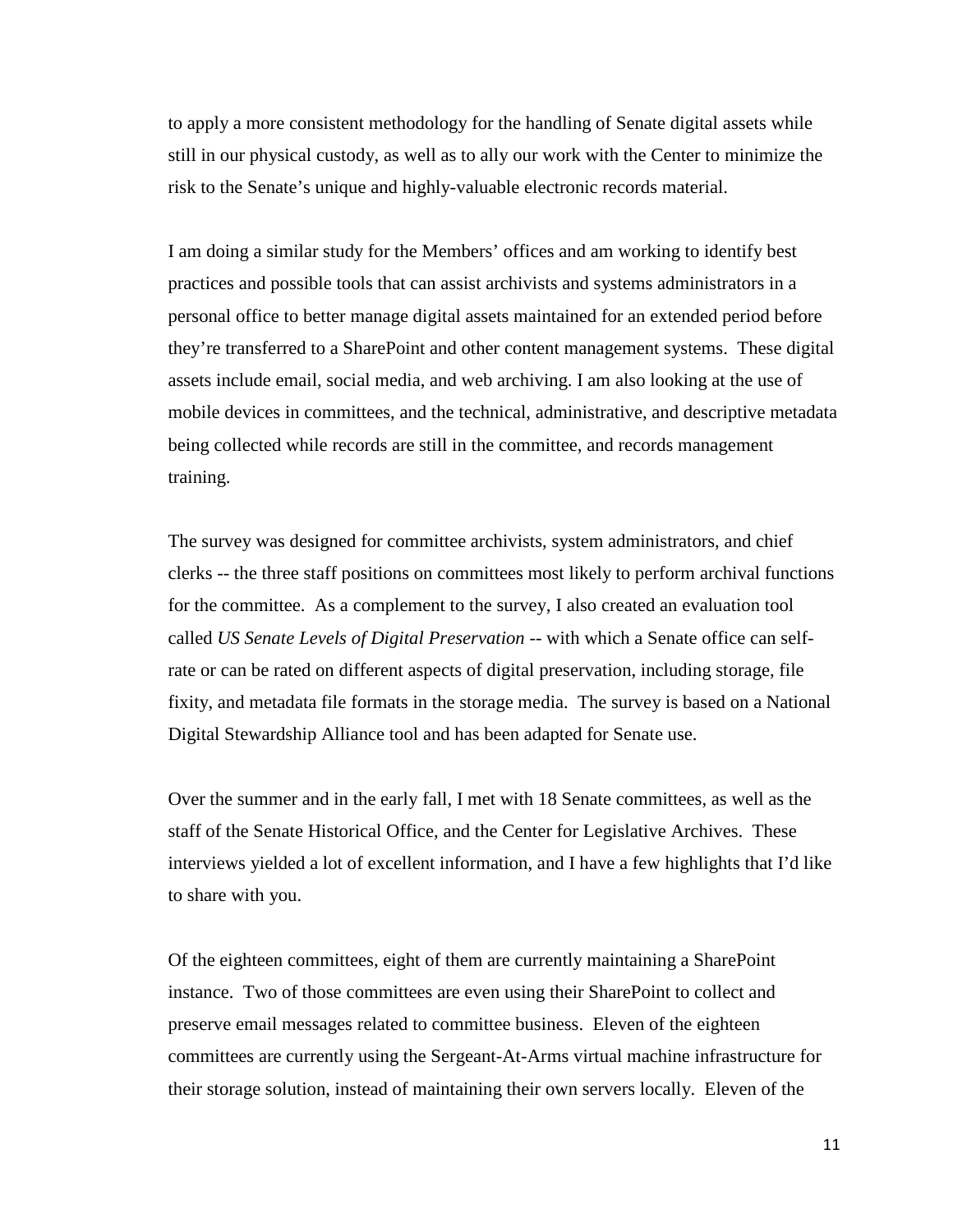committees archived their social media at the end of the  $113<sup>th</sup>$  Congress, five of which were using one of the approved vendors. And an additional three committees are currently looking at the three approved vendors in the Senate to enhance the collection for future Congresses.

Mobile devices, currently, are being used primarily for email access. But a lot of committees are beginning to expand that use, particularly with tablets, and replacing devices with laptops for increased remote access. Tablets are being used more frequently in both committee hearings and meetings to take and capture notes. And one committee is even interested in using iPhone's Microsoft app, once the security features and the security agreement can be reached, which would lead to a new use of mobile devices for generating committee content.

The meetings with the Center staff focused primarily on electronic records ingest processes and the development of transfer documentation. And we also discussed some of the mid-range planning for preserving electronic records within the Congressional Records Instance of the Electronic Records Archive (CRI-ERA).

During the interviews with committee archivists, I asked them to describe the actions that they take and the methods that they use to archive their electronic records, and I created an individualized work-flow for each of those archivists, which was 10 total, and also mapped out the accession process within the Senate Historical Office. These work-flows have given me a better understanding of how archival processing is being done in the Senate and provided a format to easily identify areas for improvement where new tools or procedures can be introduced into existing processes.

In October, I began researching the criteria used in the IT communities who evaluate software solutions, and through my interviews, meetings, and research, I have identified several specific, digital-preservation needs within the Senate. They are establishing file fixity, identifying accurate file formats, assistance with processing email accounts, personal identifiable information identification and removal, identification of duplicate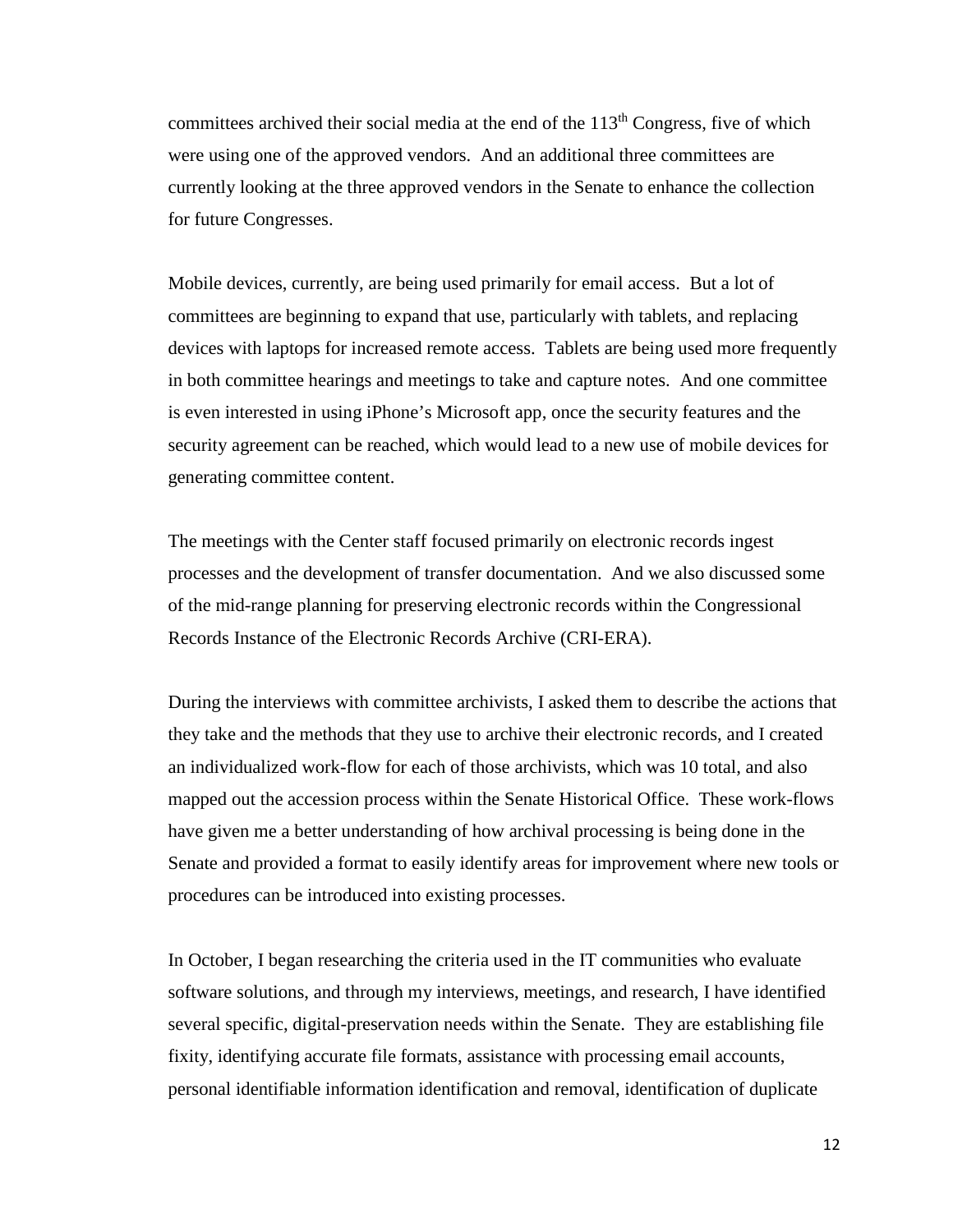records, packaging and transferring records, as well as accession profiling, including file lists and determining volume of an accession. Key criteria for any software tools include ease of use, support, compatibility, affordability, metadata generation, and the versatility of these various applications.

In consultation with my mentors, over a dozen solutions have been selected for testing, each of which meet at least one of the aforementioned criteria. To date, I have worked with seven of these utilities: Droid, NARA File Analyzer, Karen's Directory Printer, File Analyzer ++, TreeSize Free, RobyCopy, and RichCopy. Each of these meet either fixity, format identification profiling, or the transferring needs for Senate records.

On the Members' personal office front, to date I have met with two closing offices, two active offices, and two new-member offices to learn about their electronic records management and digital preservation practices and needs. And in August, I arranged a meeting between the Senate Historical Office archivists and the Library of Congress's Manuscript division staff to discuss their work on Senator Lieberman's electronic records. This was as excellent meeting as it highlighted the needs of repositories that collect Members' papers, and it established a new partner for the Historical Office moving forward.

So, it's been a very busy six months to say the least. In my remaining time, I will continue testing software tools, including email processing utilities and the BitCurator forensic suite. I will be crafting, testing, and refining new work-flows, which incorporate some of these tools, and partnering with committee archivists to test deployment. I will be creating tutorials and any user guidelines for the solutions that best fit the needs of the Senate, continue researching emerging trends and solutions in digital preservation, and draft a white paper summarizing all of my work. I will continue meeting with personal offices, especially the closing offices, to learn more about their needs and make recommendations of how they can better preserve and archive their electronic materials.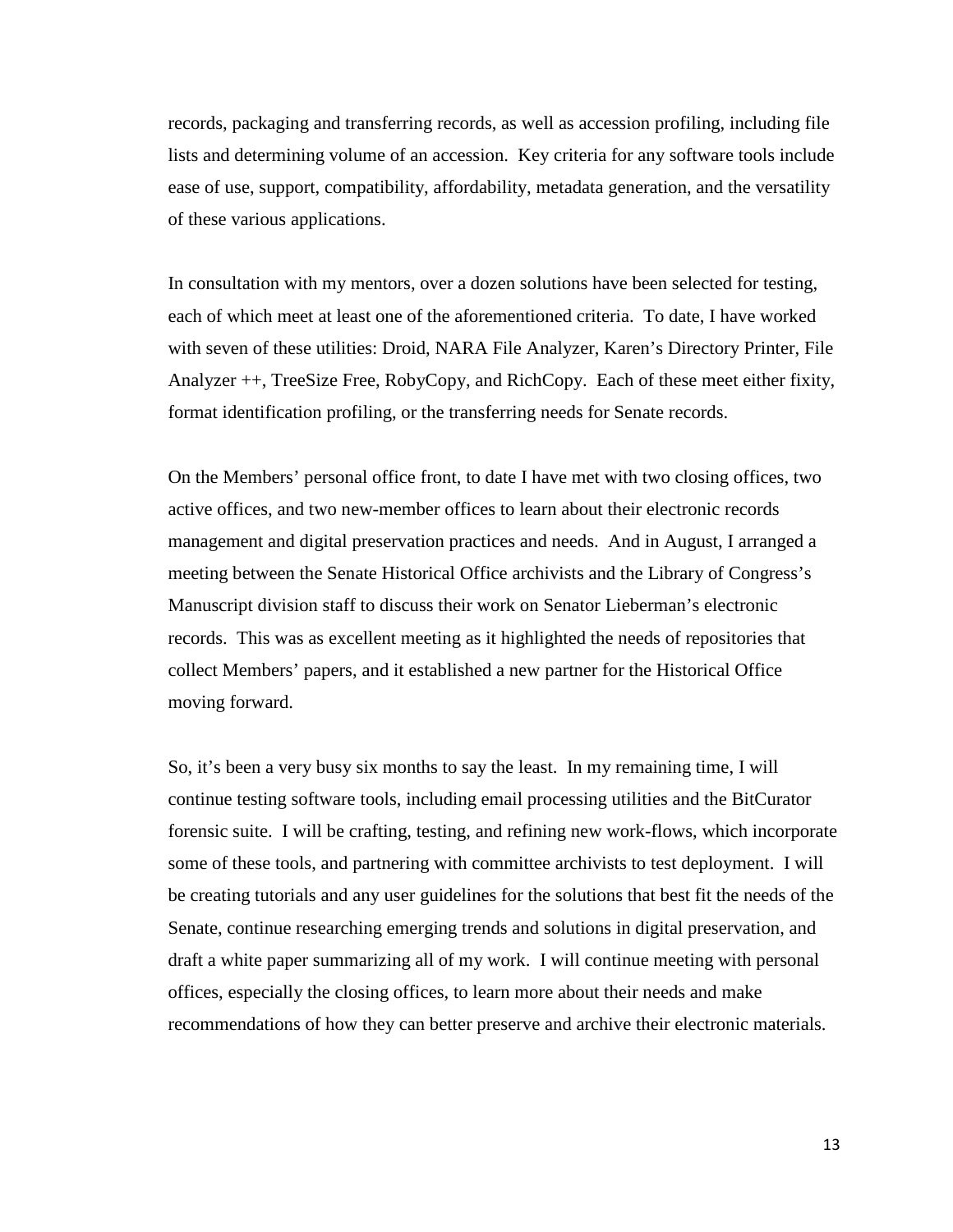And I am hoping to partner with both a closing and active office to test possible solutions in those environments. My plan, moving forward, is also to reach out to more institutions that are collecting senators' material to discuss their experience with receiving and ingesting digital records and incorporate those insights into recommendations for personal offices.

I just want to conclude by thanking the Senate Historical Office for hosting my residency, the Secretary of the Senate for her support, and the Senate archivists who I have met with. Thank you very much.

- ADAMS: Thank you so much, John. And thank you Karen, as well, for both of your updates. I would now like to recognize Robin Reeder for an update from the House Office of Art and Archives. Robin.
- REEDER: Good morning. Thank you, Julie. To begin, here are some statistics since our last Advisory Committee meeting. We've had 11 consultations with Member offices, two with committees, cataloged 683 photographs, transferred 181,500 pages of textual records to the Center for Legislative Archives, and, also for electronic records, transferred 20.8 gigabytes of records to the Center for Legislative Archives. Loans to committees totaled 570,750 pages and 701 megabytes of electronic data.

I'd like to highlight some of the projects our staff have been working on. For our House Social Media and News Expo that was held a few months ago, our photo archivist, Michelle Strizever, created a project and wrote a blog about stereoviews, the early form of 3D photography. She highlighted the example that is in the House collection, scanned it, and made it into a anaglyph image that is a 3D image using red-blue glasses, and creates an interleave image when viewed with 3D glasses that comes to life. Everyone has a sample at your seat and you can see how it works. Thank you, Michelle.

Each year, the House hosts employee recognition awards and Alison Trulock on our staff was given a new award, created a couple years ago, titled the "Team Player Award,"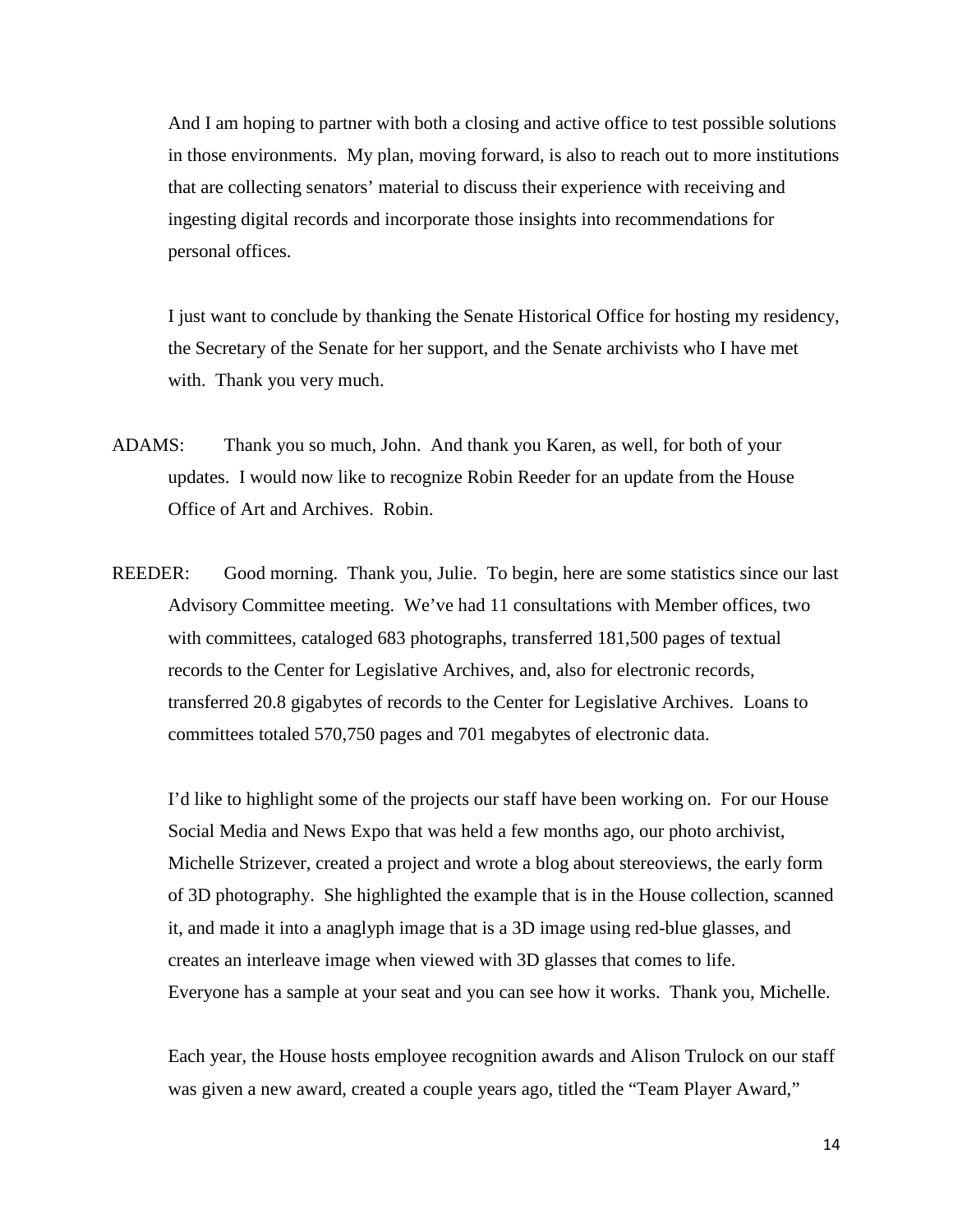where one House office recognizes an employee from another House office. Alison was given this award in appreciation of the help she gave to the Chief Administrative Officers' Office with their records.

Over the last few months, Heather Bourk has been working with Brandon Hirsch at the Center for Legislative Archives and IT staff from the Clerk's office on recommendations for setting up a computer dedicated to processing electronic records. The work station is designed to provide access to electronic records in order to obtain descriptive information and to authenticate the records while limiting exposure of the records to data loss or manipulation. Set-up is complete and the work station is ready to use for processing incoming records.

In addition, the Office of Art and Archives gained a new curatorial staff member. In October, Stephanie Grimes joined the team as a Web Content Specialist and she will be working with our archives staff in the future on developing new content for the House History Art and Archives' website. Thank you.

- ADAMS: Thank you, Robin. I now would like to recognize Brandon Hirsch, IT Specialist at the Center for Legislative Archives, who will provide us with an update on the Congressional Records Instance of the Electronic Records Archive. Brandon.
- HIRSCH: Thank you, Julie. Good morning members of the Advisory Committee. Thank you for the opportunity to provide a brief update on the status of the Congressional Records Instance of ERA, as well as an update on electronic record services at the Center. As noted in our Annual Report, over the past 12 months the volume of the Center's electronic records holdings has increased by over 52 terabytes -- a growth rate of 98% in 12 months. Our e-records holdings now total approximately 110 terabytes. In keeping with previous analogies we've used at committee meetings, this is approximately equivalent to two million four-drawer file cabinets, fifty-five million 3.5-inch floppy disks, or fifty-three billion pages of standard printed text. This extraordinary increase in volume is due to three uniquely large transfers over the past year: the first, an over 10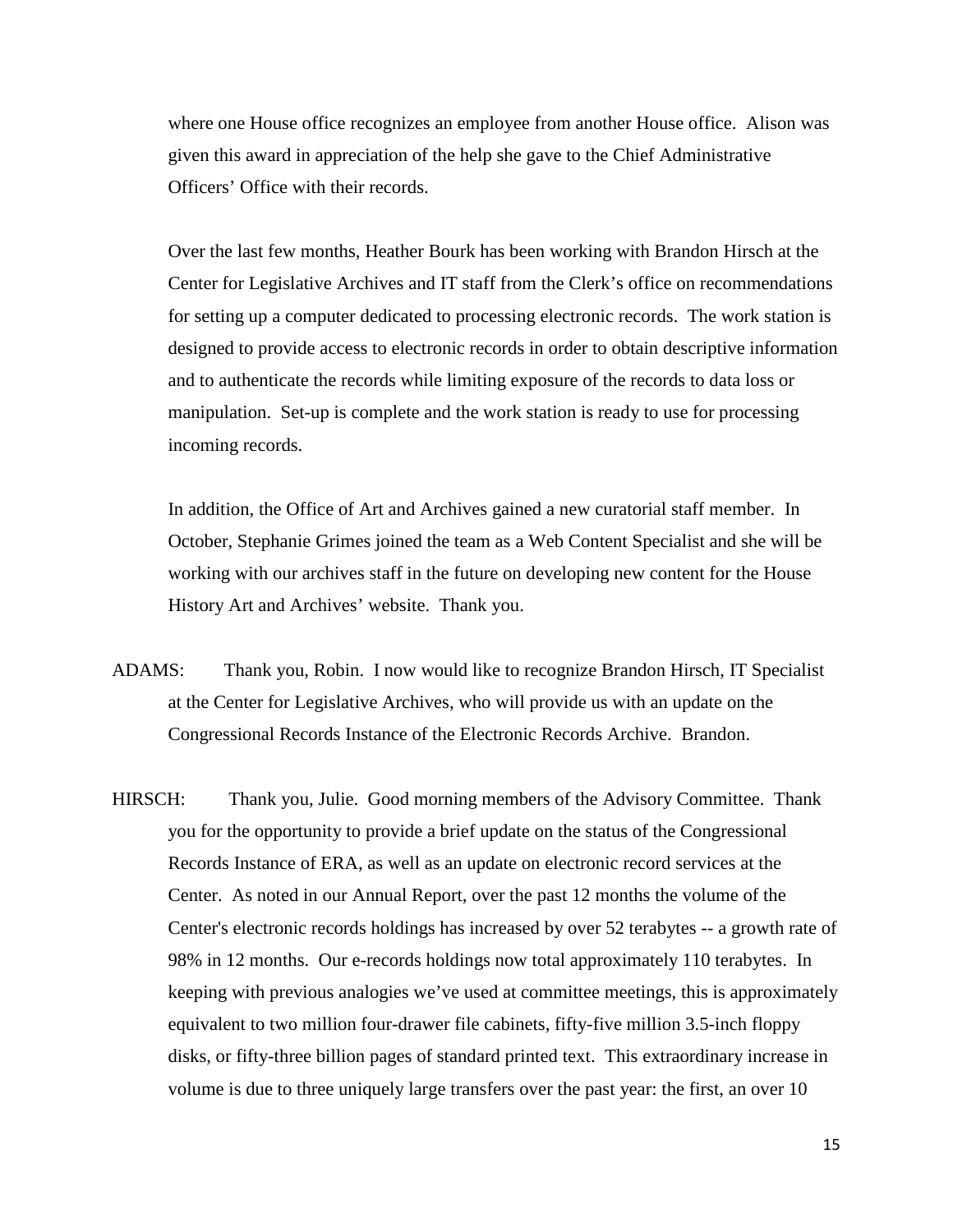terabyte transfer from a Senate committee; the second, 15 terabytes from the web harvest of the 113<sup>th</sup> Congress, as well as an ongoing project between the Center for Legislative Archives and NARA's Digital Preservation Lab to digitize audio visual records of the 9- 11 Commission. To date, we've received 15 terabytes of digitized records with one batch of processing yet to be completed. As we reported in June, by 2019 we expect our total holdings to be over 500 terabytes or a half a petabyte. And it would appear that we are well on track to meet those projections, if, albeit, slightly ahead of where we predicted we would be this year.

To address this ever-growing storage volume, we've worked diligently over the last year and are pleased to announce that we have successfully completed the acquisition of an expanded storage platform for the CRI instance here at Archives I. This storage architecture is a modular architecture which will provide the Center with approximately 250 terabytes of gross storage capacity. This modular architecture will allow us greater flexibility to increase storage volume as future needs arise and we expect that they will. In addition to the expanded storage capabilities, we're also working through a techrefresh of core Congressional Records-Instance processing equipment. As we continue to work closely with NARA's Information Services staff, we expect to have the new hardware online and operational in the coming months.

An additional focus of this past year for the Center has been to develop server and dedicated electronic-records processing space here at Archives I. Unfortunately, new security requirements from NARA's certifying agency and a successive explosion in costs derailed this effort last year to convert existing Center space at Archives I into a SCIF for classified electronic-records processing, as well as separate space for unclassified processing. We will continue working through this effort this year and hope to identify additional options that may provide a more cost-effective path forward.

Thank you for your time and I would be happy to answer any questions about this material or any material that was in the report at this time.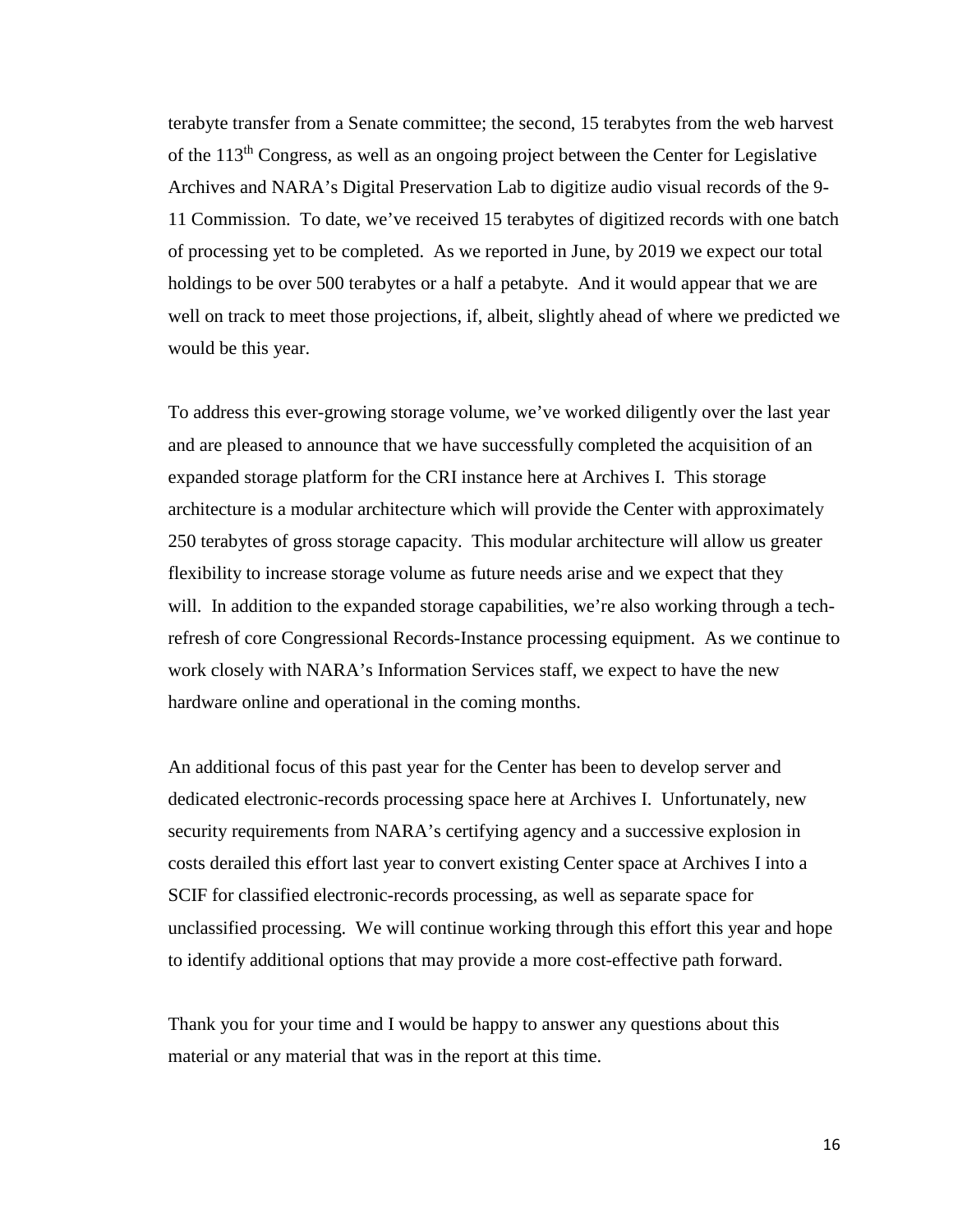- SKAGGS: I appreciate very much you responding to my request about the hardware storage. I do have other questions -- broader questions -- about the information management and I was so pleased to hear John Caldwell's report, which really does address some other questions I have. I would like to know, Karen and John, if there's an interim report that John has provided of the work that he's done so far. Did you do that, or are you just waiting until the end of the year? I'm particularly interested in what you gathered so far. Is that available to us?
- PAUL: We can write an interim report.
- SKAGGS: I think it would be very interesting working with the committees as well as with the Members' offices -- and would be very helpful, I think, for the committee to have a report. And, in particular, when you talked about the workflows, John, that's the kind of information I would really appreciate having, such as what type of information on media and file formats you are finding, and how that gets moved to the Legislative Archives. I noticed in the report there were DVDs and different types of media -- how is that handled when it gets to the Legislative Archives? Because, as we know, DVDs are not long-term preservation media. I notice that there was legacy media mentioned in the report, and how is that being handled at the Legislative Archives for long-term preservation needs? Also, I guess you're looking at the Legislative Archives, John, as far as what kind of long-term preservation strategy the Legislative Archives should have. That's the kind of information I'm really interested in. So, you're collecting that. If you could make that available to the Advisory Committee, I would appreciate that.
- HUNT: Brandon, do you want to say anything about our legacy media preservation strategies?
- HIRSH: Yes, I think that would be helpful and it has been some time since we've discussed some of those approaches. As we noted in the report, we do process a significant volume of DVDs and, when I say "we", I mean my colleague Shannon is really the one who's processing through these thousands of DVDs. It is a very labor-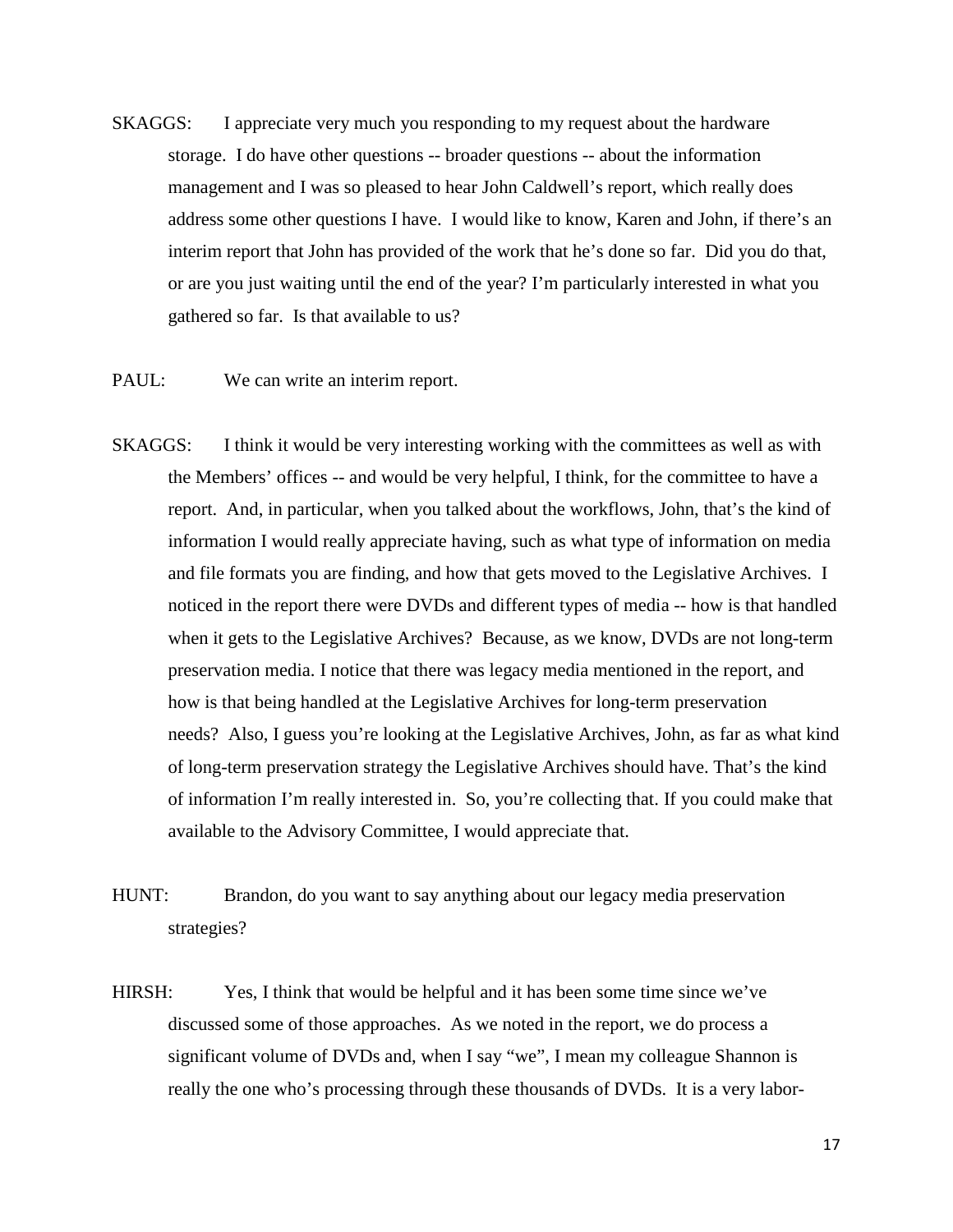intensive process. It's a manual process and it's time intensive, but we're -- Shannon -- is still able to get through a huge, huge volume of this media, both DVDs as well as optical media that's included in the records. And we don't have a magic bullet to processing optical media. We process it through your standard opticall disc drives.

As far as legacy media, mostly what we see are 5.25-inch and 3.5-inch floppy disks and - - the 3.5-inch floppy disks are a little bit easier from a hardware standpoint because you can buy USB-capable 3.5-inch floppy disk drives and they connect to standard computers. But, again, it's very, very time intensive. In one specific set of committee records we processed, I believe we processed about 185 3.5-inch floppy disks that yielded 10 megabytes of records. But it's also worth noting that the 10 megabytes - were important historical records, and they'll be closed, obviously, for a number of years -- but they are very historically significant. So even though the overall data volume was very small, it is still well, well worth the time we put into these records because they're very, very valuable.

SKAGGS: Well, I appreciate that information and I apologize to the committee if this is something that you've covered because I'm new and asking questions that everybody's going, "Well, yeah, we all know this." (laughter) But I do appreciate your indulgence with me by asking questions that might be something that everybody already understands. But I really am looking forward to your report, John, because I think this will put some perspective on this task and will provide some good discussion for us later. So, thank you.

## CALDWELL: Thank you.

VOGT: I would like to commend the Senate Historical Office for securing John's residency. This has put us light-years ahead of where we would have been in understanding some of the issues with electronic records. And it's certainly something that the Senate Historical staff could not have undertaken along with their everyday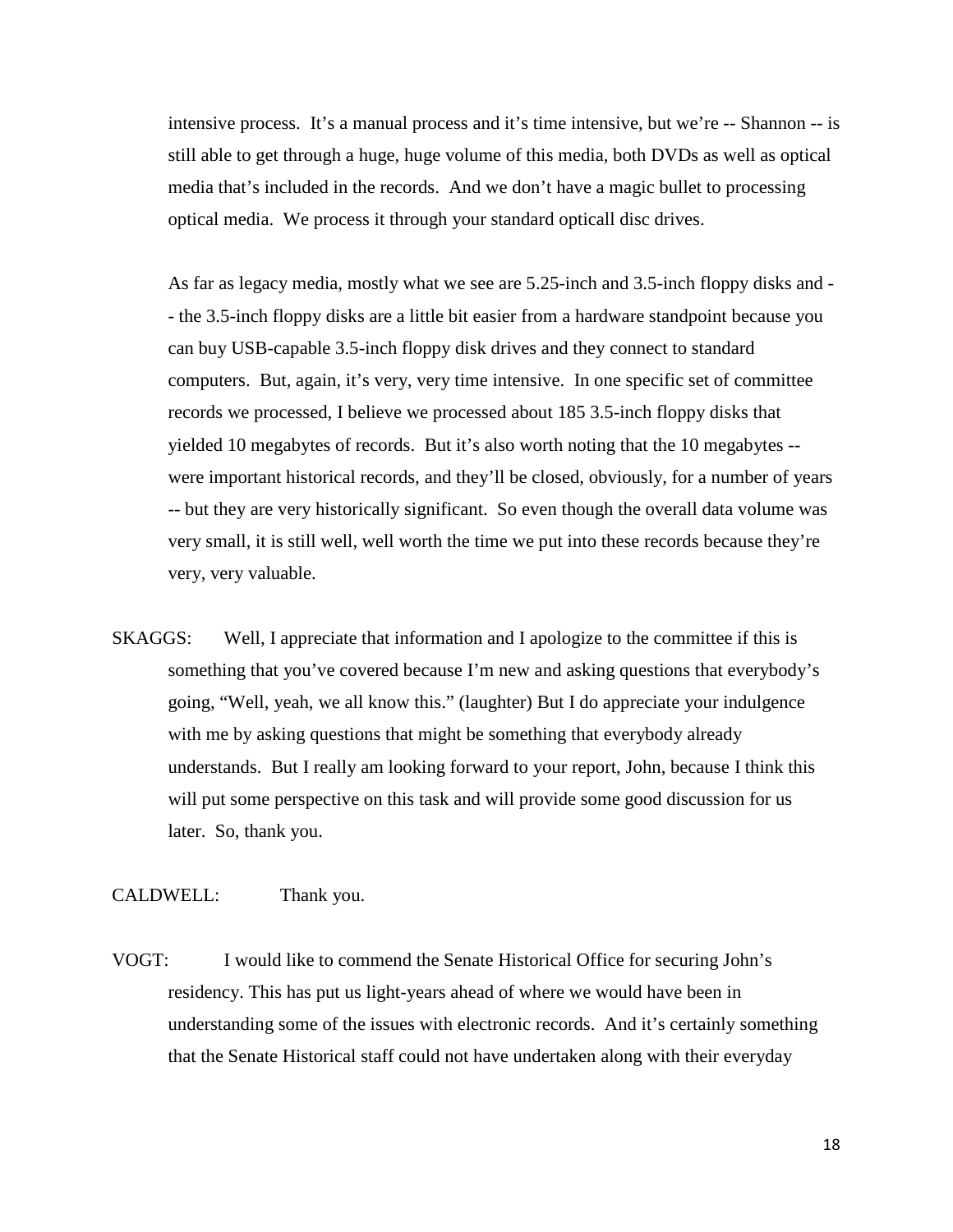work. So, it's wonderful to have this new experience, and John, we really do thank you for your work.

KOED: Thank you. And I will add to that, as the Senate Historian. This may answer your question too, Deborah -- we've been having interim reports of our own from John as he's gone through this process. It has been a tremendous learning process for all of us, and the work that Alison and John have been doing together, with Alison working as his office mentor, has just been really valuable. So we'll definitely do the interim report, and we look forward to getting more from John because it has just been a tremendous experience for us.

ADAMS: Thank you.

- PAUL: I have a question for Brandon about the Financial Crisis Inquiry Commission records. I don't know if you're the appropriate person, but I'm interested to know if you will be opening these records in a couple of months. And I'm interested to know how researchers will access the records?
- HUNT: I'm actually going to talk about that in my update.
- PAUL: Oh, OK. Good.
- HUNT: When I'm done, would you ask that question again? (laughter)

HIRSCH: Yes. That certainly is another area that a lot of our focus has been on this year.

PAUL: OK. And I wanted to compliment you on the web harvest. For some of our Members' offices that close and transfer large collections to repositories in the states, the first question we are asked is: "You know, we've gotten 3,000 boxes of something, but we can't find the speeches in these 3,000 boxes." We send them right to that website and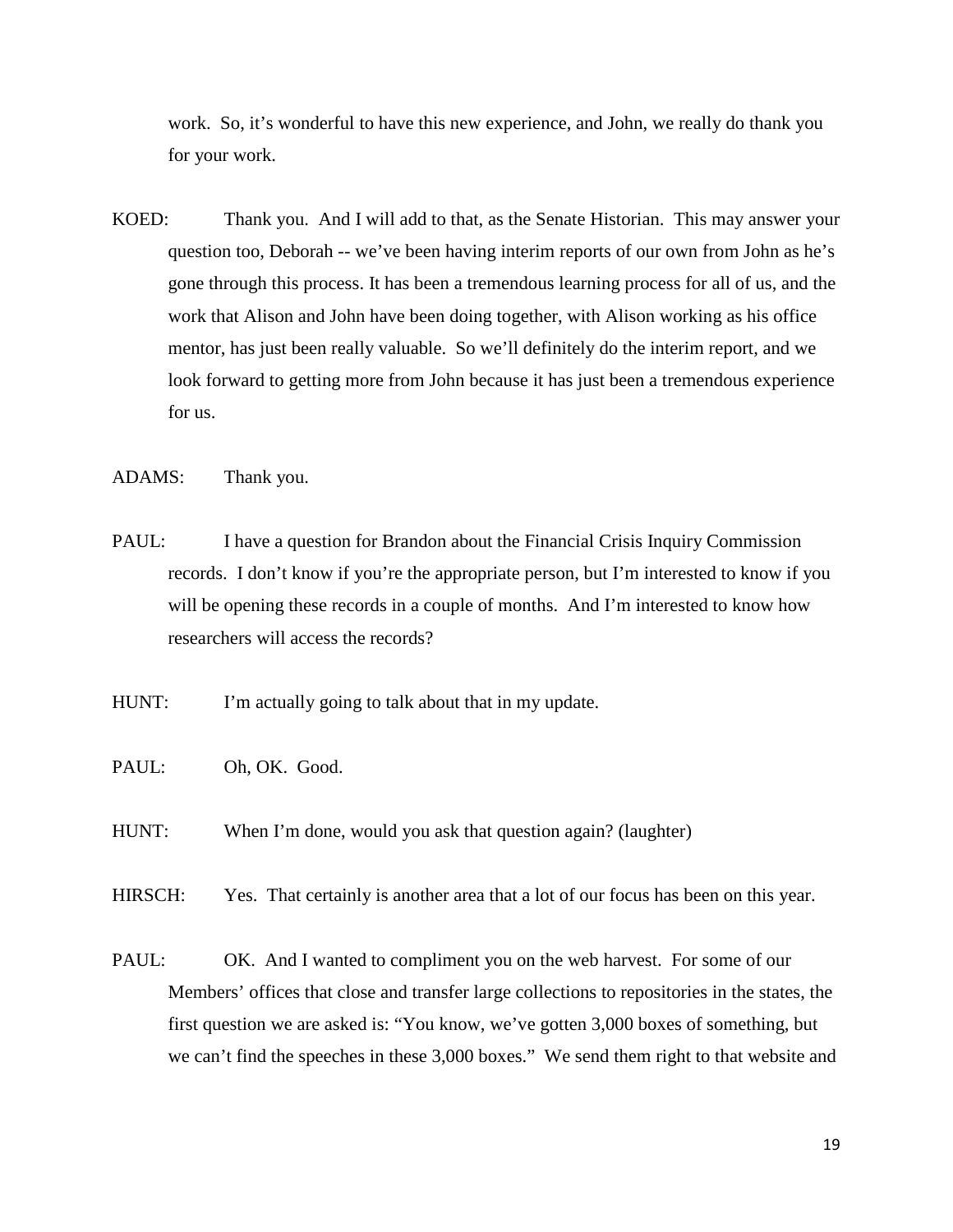usually there they are. So, you're helping people to get up and running in the states as well.

HIRSCH: Wonderful.

PAUL: So, I'm glad you're continuing that into the next Congress and beyond.

- HIRSCH: Great. Great.
- ADAMS: Thank you, Brandon. I would now like to recognize Richard Hunt so he can give us the annual report on the Center for Legislative Archives. Richard.
- HUNT: Thank you, Julie. I'd like to start by acknowledging the great work of Sharon Fitzpatrick to make sure that all of our committee members could attend today's meeting. And I wanted David to know that the people in the budget office were terrific and worked late into Friday to make this travel happen.
- ADAMS: Well, that's good to hear because I only heard the other side. (laughter)
- HUNT: Yes. You see all the complaints. But they were just super and really supportive.

It's always instructive and striking when we tally up our activities and accomplishments for the year and see all that we've done to assist the House and the Senate, support our researchers, use social media to reach a broader public, and engage teachers and students in studying the history of Congress. I'm blessed to have such a diversely talented staff at the Center who are unafraid to take on new challenges and responsibilities. We see those qualities in every staff member here and in every area of our activity. But they're especially notable this year in Christine Blackerby's extraordinary collaboration with the National Archives Exhibit staff in the curation of the upcoming exhibit *Amending America*. That exhibit is a central part of the agency's first national-outreach initiative under the leadership of our executive, Jim Gardner. *Amending America* will open in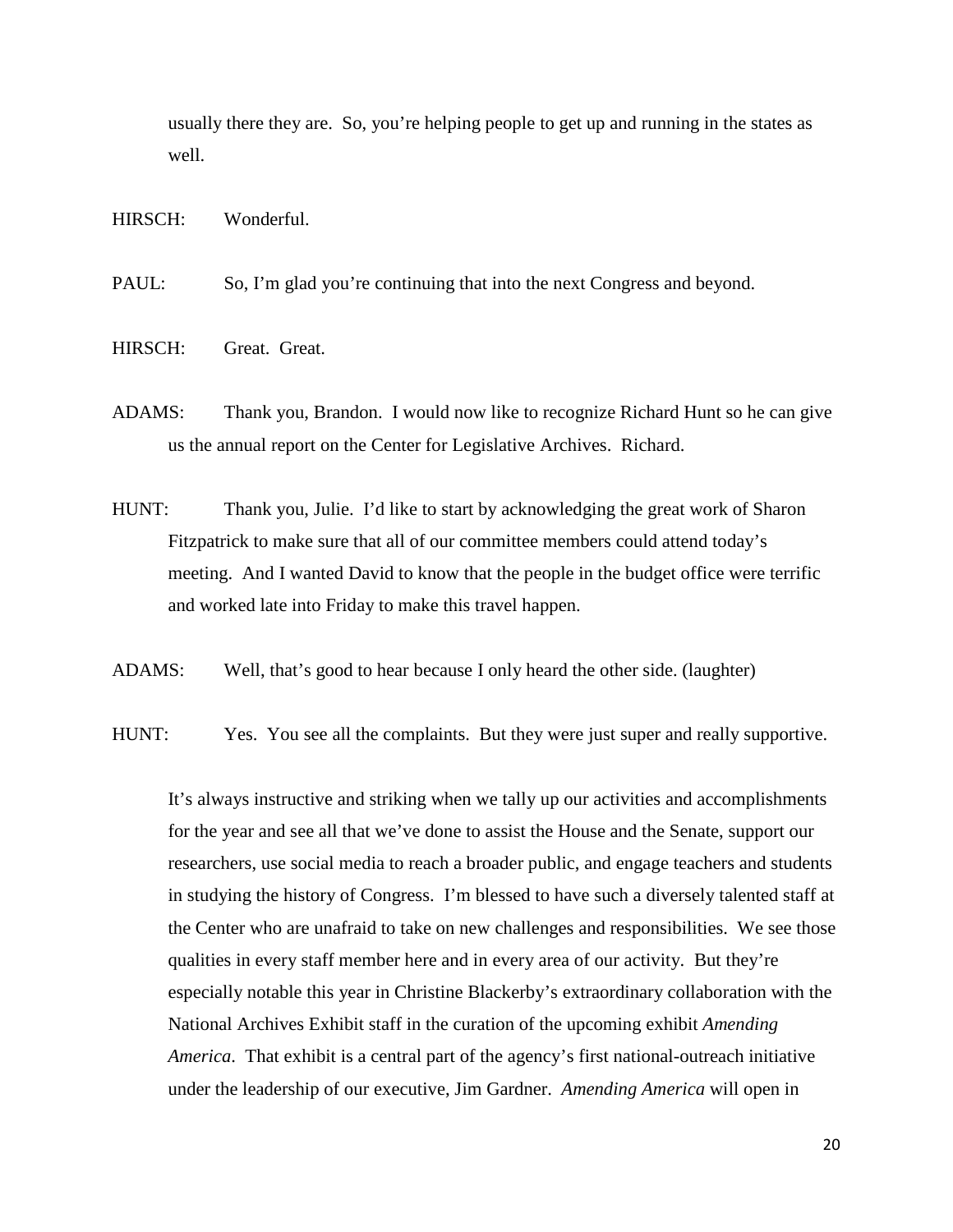March of 2016 in the Lawrence O'Brien Gallery at the National Archives, and I'm hoping we can host some House and Senate receptions for that. It will be well-stocked with House and Senate records, of course.

That same spirit of rising to meet new challenges is also notable in the pioneering work we're doing in the processing, preparation, and description of the Financial Crisis Inquiry Commission records scheduled for opening in February of 2016. This significant quantity of very recent and very important records, the vast majority of them in electronic form, presents a number of new challenges for the Center.

It is only through the combined talents of our seasoned access specialists, experienced description specialists, and our IT specialists that we can open and access the information preserved in a variety of formats and files, then, prepare records descriptions for the catalog as well as a 1,400-page finding aid to provide access when they're open. This labor-intensive and time-consuming process requires examination and review of the contents of every file.

So, to answer your question, apart from my prepared remarks, the process, as I understand it, is first we identify the records within the universe of Financial Crisis Inquiry Commission that are unique and reflect the work product of the commission itself, as opposed to records from other agencies that are supplied to the commission. It's the same model we used for the 9-11 Commission records so that researchers can FOIA the original agency records from the originating agency.

But what is unique to our collection is the work of the commission. So, we look at the staff files and the Commission members' files and identify the series and collections within those. The finding aid is generated from an electronic inventory of the files that were kept in the electronic records content management system. It gets down to a very specific electronic-file level. The description of the records at the series level and the individual, folder-level information will be provided to researchers. In the meantime, our access specialists are looking at the series that they think will have the most research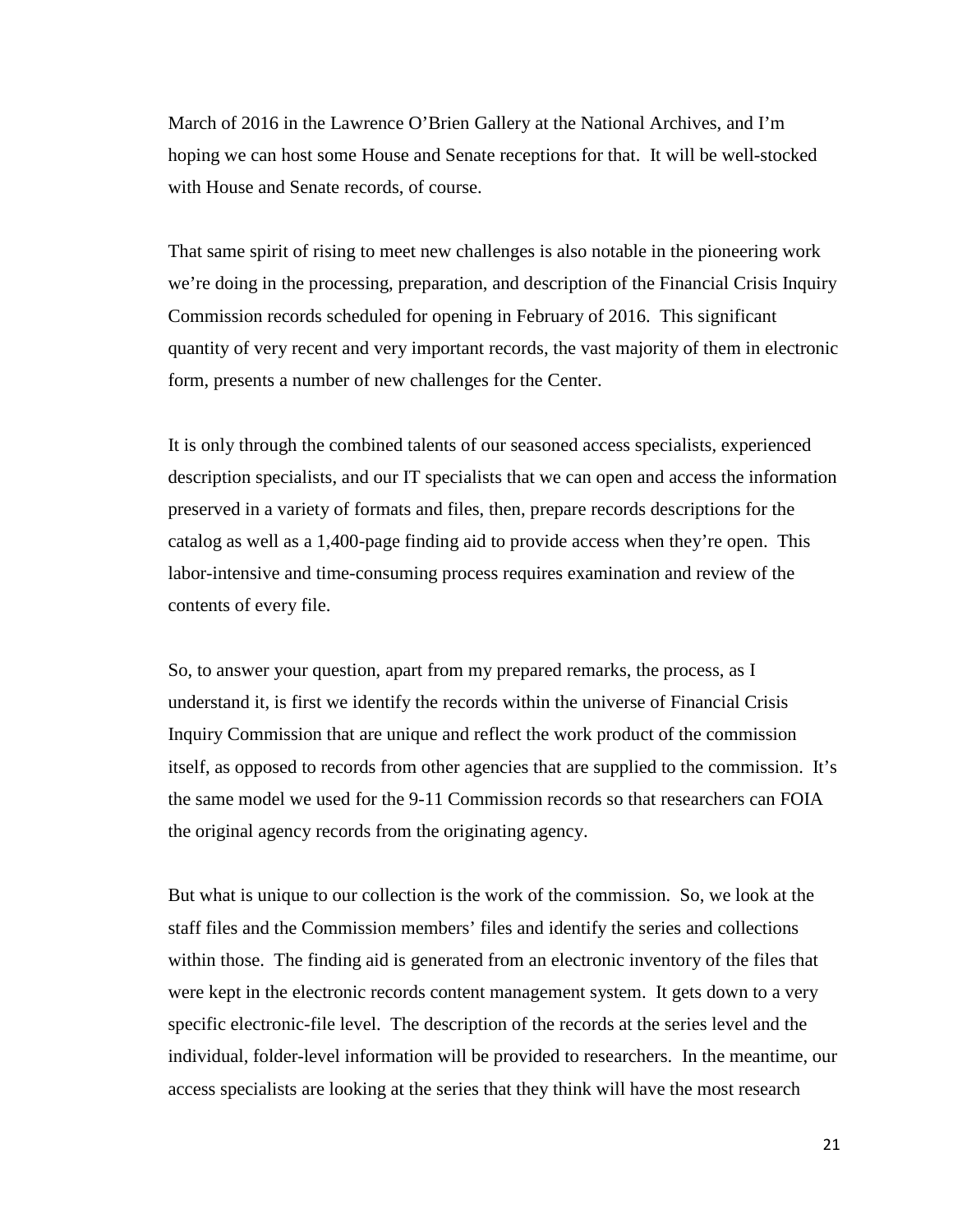interest and value, and they are reviewing and doing redactions so that records will be prepared on opening day. The records are scheduled to be open in February, 2016. We do the best we can in preparation, and then research demand drives us into further description and further review to make those records available. Does that get to the heart of your question?

Basically, what we learn from this exercise, we will apply to open House and Senate electronic records in the lessons learned category. It's frightening that they're open so soon, but it's a good experience for us and will help us down the line. I'm assuming once we're open in February that at the June meeting and subsequent meetings, we should pay some attention to this subject. We can explain our experiences and what we've learned as we've moved ahead in providing electronic records to the public.

- PAUL: Will the electronic records be accessed from here or from the National Archives too?
- HUNT: That remains to be seen. The electronic records are here in our custody. How we're going to provide them to the research public is still an open question and a point of discussion for us. There's the traditional means where we burn things to disks. If there's enough research demand in a particular set of records, you'd probably want to make them available online. Again, the experience of interacting with researchers is going to tell us where we can put our limited resources to the most effective use.
- FERRIERO: For me, it's also an issue of ensuring that the system is robust enough to accommodate the demand when it is open. Because we're going to have a lot of curiosity at the very beginning. It's exactly what we go to every time we release a census. And I've been through the release of the 1940 census where the thing crashed on us as I was on the stage about to demonstrate. So, I can guarantee we're going to have that situation (laughter) with this.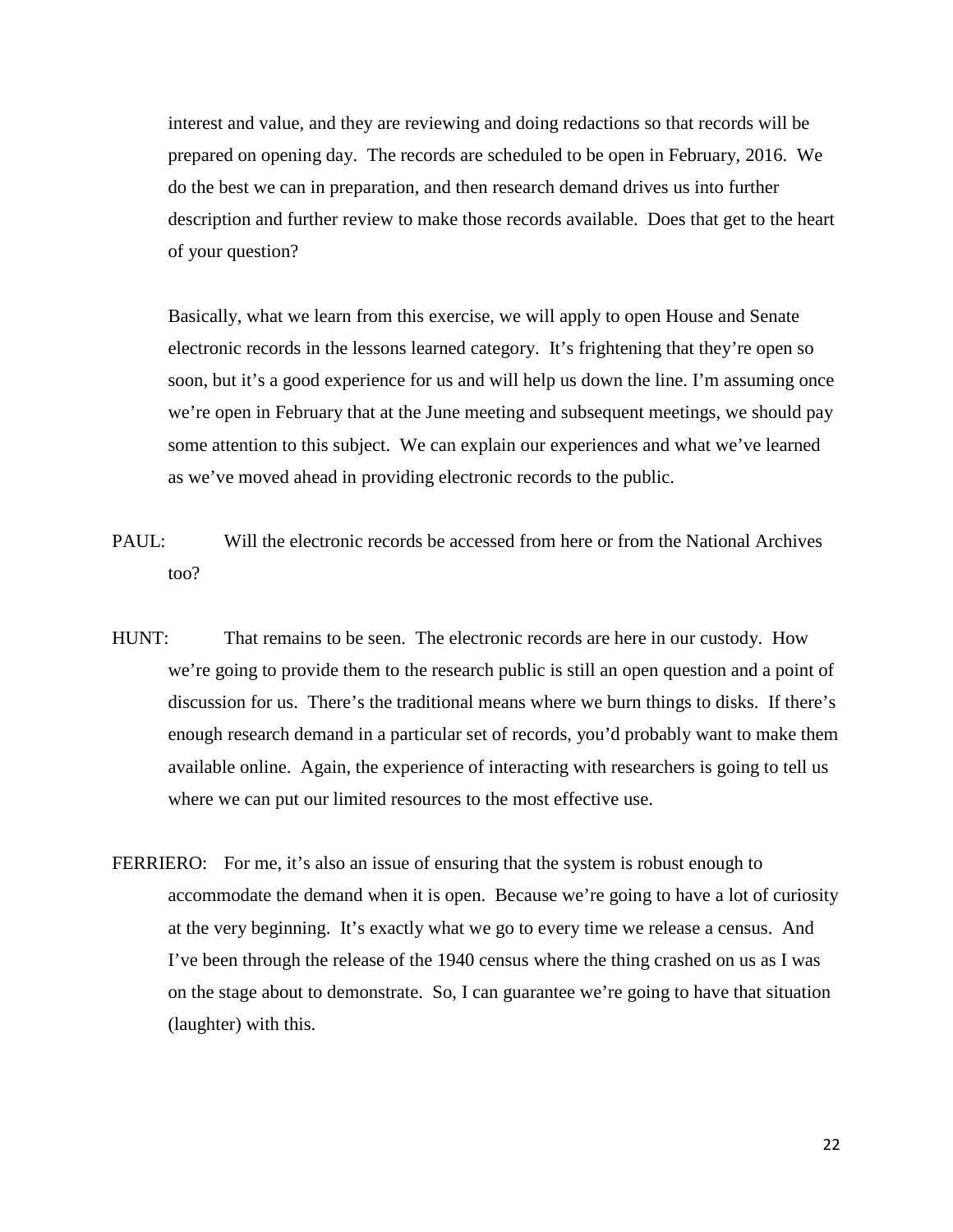- KOED: And Richard, could I ask -- are you already getting researcher requests for this information and, if so or if not, how do you play into advertising availability of the materials to potential researchers?
- HUNT: Kris? Are you here?
- WILHELM: Unfortunately, yes I am. (laughter) Thank you for bringing this up. (laughter) We have gotten some requests. Because the records are closed under a letter that came to us from the FCIC commissioners, what we tell those researchers is we really can't respond to you until February of 2016. We can't make the finding aid available yet. The records are closed in every sense until that date arrives. So, most of the people have been fine with that. The FCIC did a wonderful job with making records available on their website. And the website is maintained. So, people are meeting some of their needs there. But we will just wait until February and then see if we get one enormous request, or 5,000 requests, or no requests. It's completely unknown.
- HUNT: Kris would prefer if we do not promote or advertise. (laughter) Naturally enough -- given the number of staff I have, I understand that.

I'm especially pleased to be able to report continued progress on what was once a critical issue for this committee, and that is our efforts to provide enhanced descriptions for all open House and Senate records in our care. As you can see from the report, we're closing in on the completion of our original project objectives and hope to have it completed by the end of 2016. My staff makes me say, "If we maintain current levels of staffing." (laughter) And I'll get to that at the close of my report.

Our description team and the House and Senate archivists who have assisted us deserve recognition and applause for all that has been accomplished on this front. One sign of success is that our reference archivists see a significant increase in the research traffic that comes to us citing descriptions in the Catalog. Clearly, that was the primary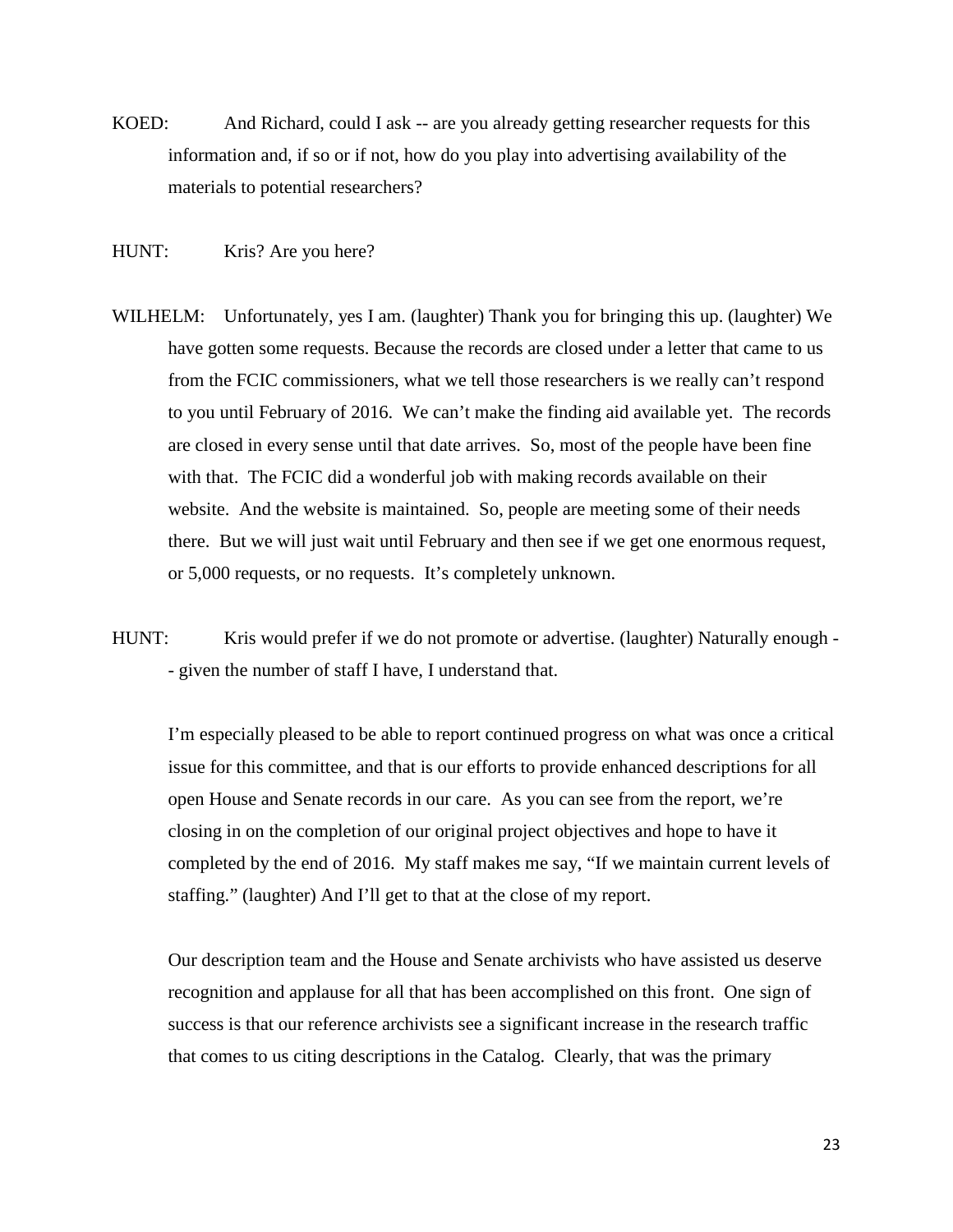objective of our work and the single cause that motivated old friend Don Ritchie to encourage us to improve our descriptive practices in the beginning of this project.

So at the project's close, does that mean we're done with description? No, it means that we're caught up and simply move onto the records of the  $97<sup>th</sup>$  Congress and more recent Congresses that are not open for research or will be open soon with the passage of time. And more and more, as we move ahead, those records will include electronic records as well, which presents new challenges on the descriptive front.

This year, we have been engaged in important work on many fronts, including the handling of an increase in the number and volume of accessions and loans, providing more records to a broad array of researchers interested in a wide variety of topics, hosting notable scholars for public talks who have researched in House and Senate records to reveal fascinating new dimensions of our history, producing popular and enlightening exhibits and gallery talks at the Capitol Visitor's Center, creating new document-based blogs on a variety of Congressional topics, and creating new educational materials and instructional workshops to meet the needs of students and teachers. In sum, we have a creative, hard-working staff that has enjoyed success in many endeavors this year.

And let me conclude by mentioning what the year ahead brings for us. Out of a staff of twenty-one at the Center, five senior staff members will retire this year. As many of you know, Assistant Director Matt Fulgham left the agency in November, and he is sorely missed by all of us. That's why I have to say, "Given, maintaining current levels of staff." So, I need to build upon the foundation of our talented professionals on-hand and recruit new talent to come onboard to help us meet present responsibilities and future challenges. I will keep this committee informed of our progress on the staffing front as we move ahead. Thank you.

FERRIERO: So, are there people here who will not be at the next meeting that you want to acknowledge? Staff members who are leaving?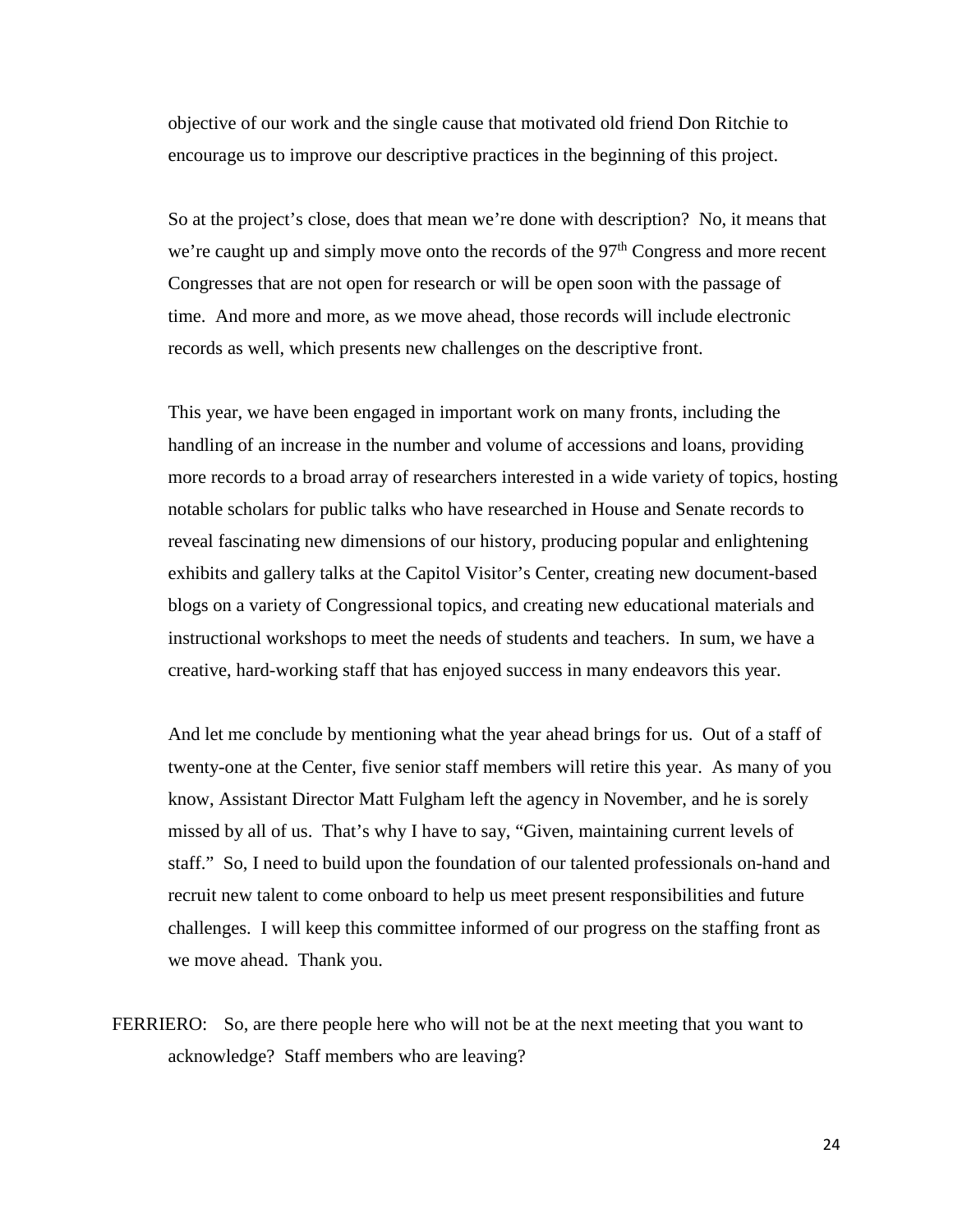- HUNT: I think everybody has declared that they are retiring. Is that true? (laughter) Richard McCulley, the original Historian at the Center, will leave us some time in 2016 and Rod Ross, our Archives Reference Specialist -- he's leaving us after a - how long of a career?
- ROSS: Now close to 40 years.
- HUNT: Bill Davis, his colleague on the reference staff, will be leaving us. Janet Davis, who is administrator extraordinaire and supports us on the loan process and many other things, will be leaving us as well.
- FERRIERO: Of all the things that I worry about -- and this is just a microcosm of the agency at large -- is this intellectual capital that is leaving us with their knowledge and how do we compensate for the fact that we're losing them?
- ADAMS: Thank you, Richard. And, at this time, I'd like to open it up to any new business.
- VOGT: I just want to make one comment. It was really good to see that reference has bumped up to the same level as taking records back and forth to Senate and House, which had been the pedestal that was the tallest. And now, to see reference coming right up with that means a lot has been accomplished.
- HUNT: You know, we've almost doubled the volume of records that we're serving to researchers. So, again, it shows that all that descriptive effort is paying off and access to House and Senate records has increased dramatically.
- VOGT: Which we anticipated. It's wonderful to see.
- SKAGGS: Of course we all know how important description is. That's a pretty obvious statement for this committee, but just to point out that over 50% of our inquiries continue to focus on modern Congresses and that is where the focus of description efforts is -- all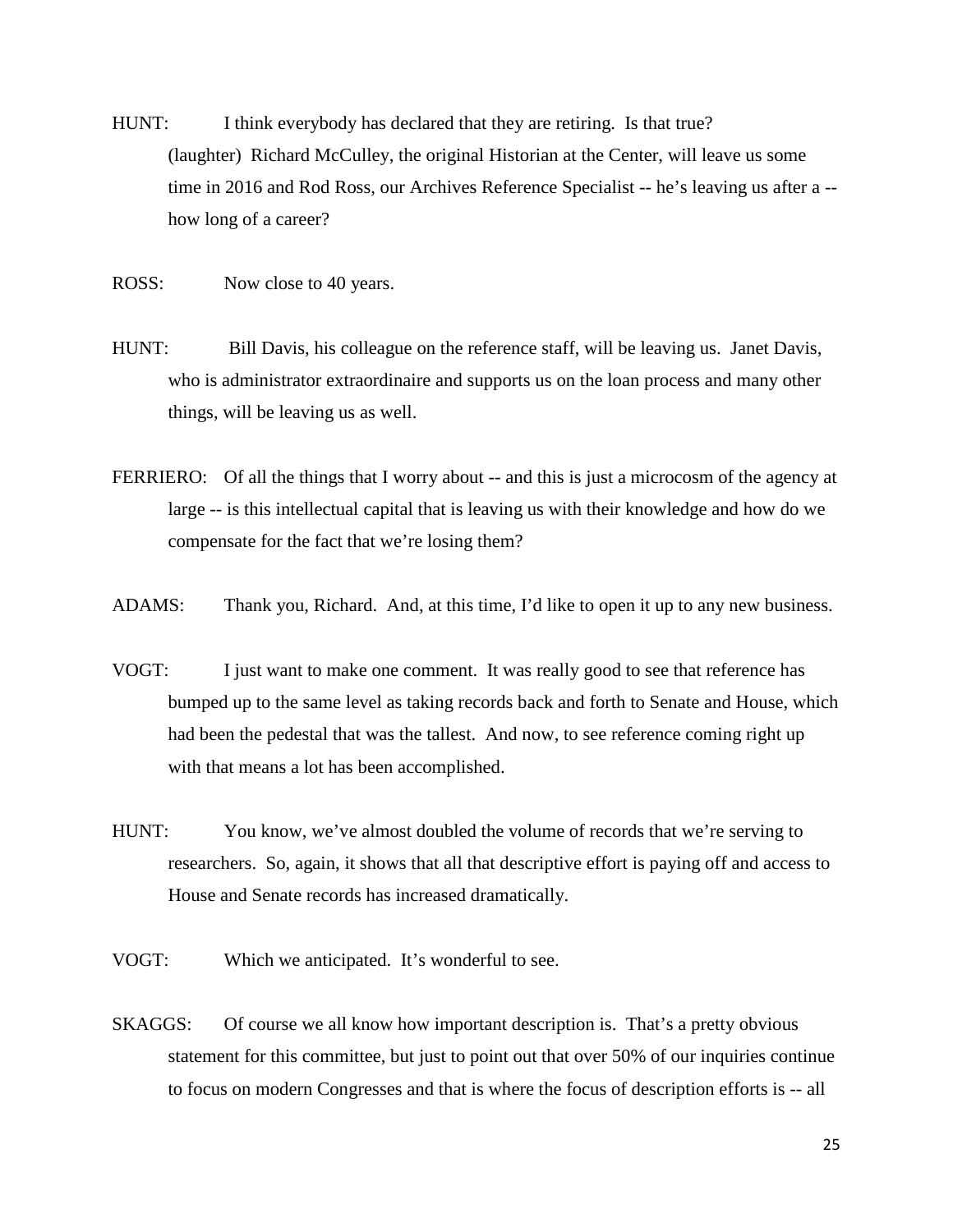this description work is really paying off with the researchers. And looking at the list of prominent researchers at the Center -- wow -- it looks fantastic.

- HUNT: Well, thank you very much. It is very impressive. And the modern Congresses are just so voluminous that each Congress itself becomes a major descriptive project.
- PAUL: Richard, I have another question about electronic records. In the ongoing challenges section of the report, Brandon really addressed the processing and server space issue and that that is on its way to being improved and resolved. But the other two items, the committee hearings backlogs, and the legacy media, what do you see in terms of addressing those two issues? In other words, is it a question of equipment or staff hours? It is of slight concern, those two issues, to us.
- HIRSCH: And we share that concern as well. It's certainly staff resources because as you know, Shannon and I are the primary electronic records processors, and there is an ongoing transfer of the committee hearing recordings, which we continue to work through. One advantage, at least, with the legacy media is that that is a finite universe. So, as we continue to process through legacy media that set of challenges continues to decrease. And, as I mentioned briefly as well, it is very, very time consuming to process legacy media with the resources that we have. I think we're fairly well equipped in terms of the actual computer hardware that we need to process them, but it's really just time constraints that it takes to slug through some of the legacy media.
- HUNT: And the committee hearings?
- HIRSCH: With committee hearings, we continue to make progress on the DVD recordings that are transferred. I don't have any estimates as to when we'll get through those, because we received so many large transfers this year as we typically do at the end of each Congress. We see in the report in the area of data preparation that column grow in the years following the end of a Congress. As the year progresses, and as we get into years with less-frequent transfers, we're able to make through and diminish that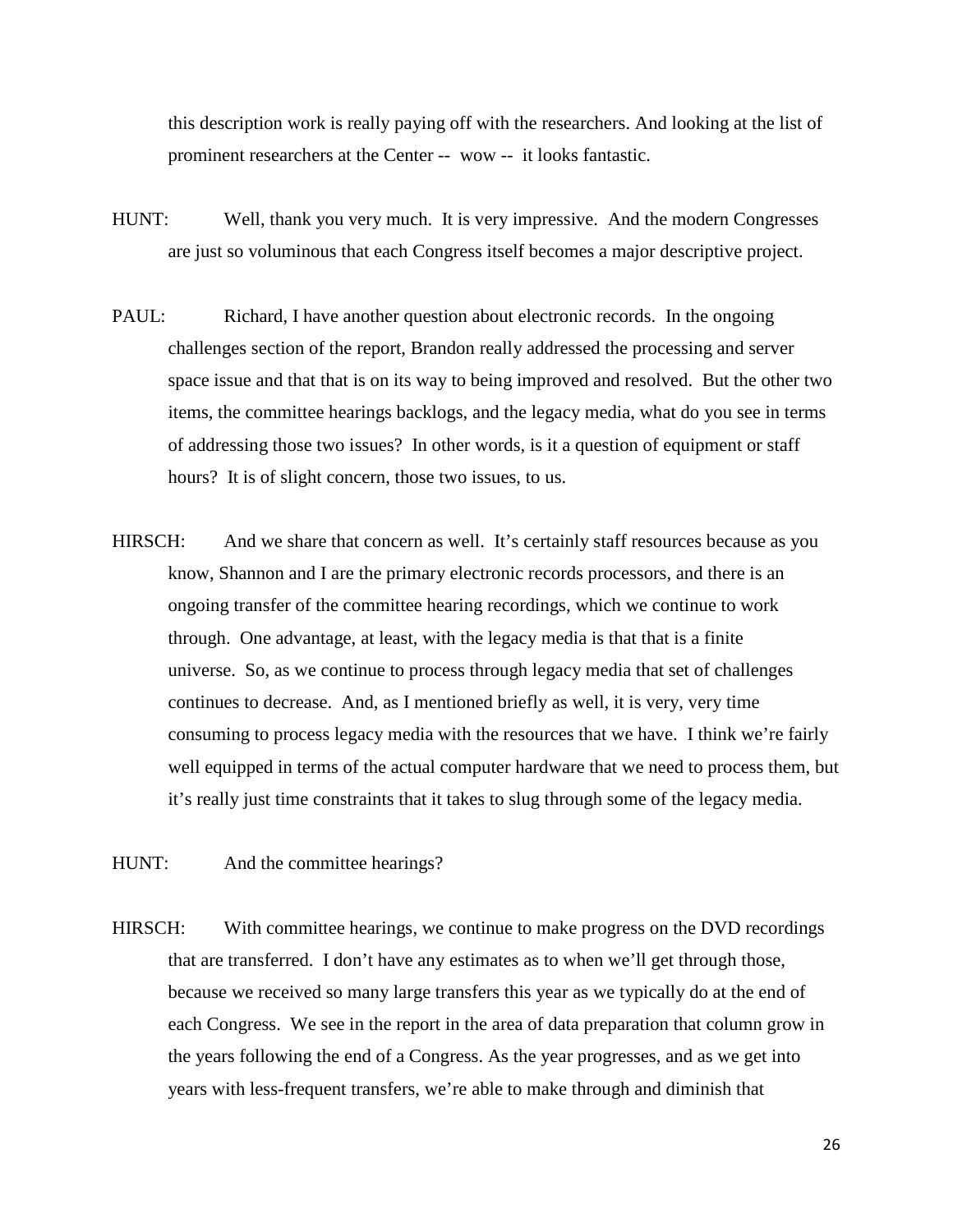backlog. I would expect, by the next meeting in June, we'll be able to see that column decrease, certainly for House and Senate records as well as the other columns as well.

- PAUL: So, they'll be a seasonal adjustment that will allow you to do some catching up? (laughter)
- HIRSCH: That's true. Yes. Seasonal adjustment.
- HUNT: The exponential growth in volume of records is not really matched by an exponential growth in staff.
- PAUL: Well, that was my thought, that there seemed to be such a huge jump in the past two years and we're well aware that your backlog is growing in that regard -- in the processing of digital records. And, so, that is of concern to us.
- HIRSCH: Yes. We're able to keep up fairly well with transfers that are coming in now -the current transfers and records that come in cyclically. The challenge that we have is in keeping pace with those transfers and processing legacy media. It's getting back into the stacks to work on the media that's there and find the time to pull those boxes and go through that media, pull it out of the boxes, bring it to the processing place. That is a real challenge of our time.
- LEON: I wonder if I might ask a question about the description of the electronic records - the ones that are open. And honestly, I can't remember whether we've had this conversation before or not. But have you considered, as a group, using natural language processing to do some early access description? To do named-entity extraction or those sorts of things before you get to actually crafting the description on an archival level?
- HIRSCH: I think I'd say we dare to dream. (laughter)
- LEON: OK. All right.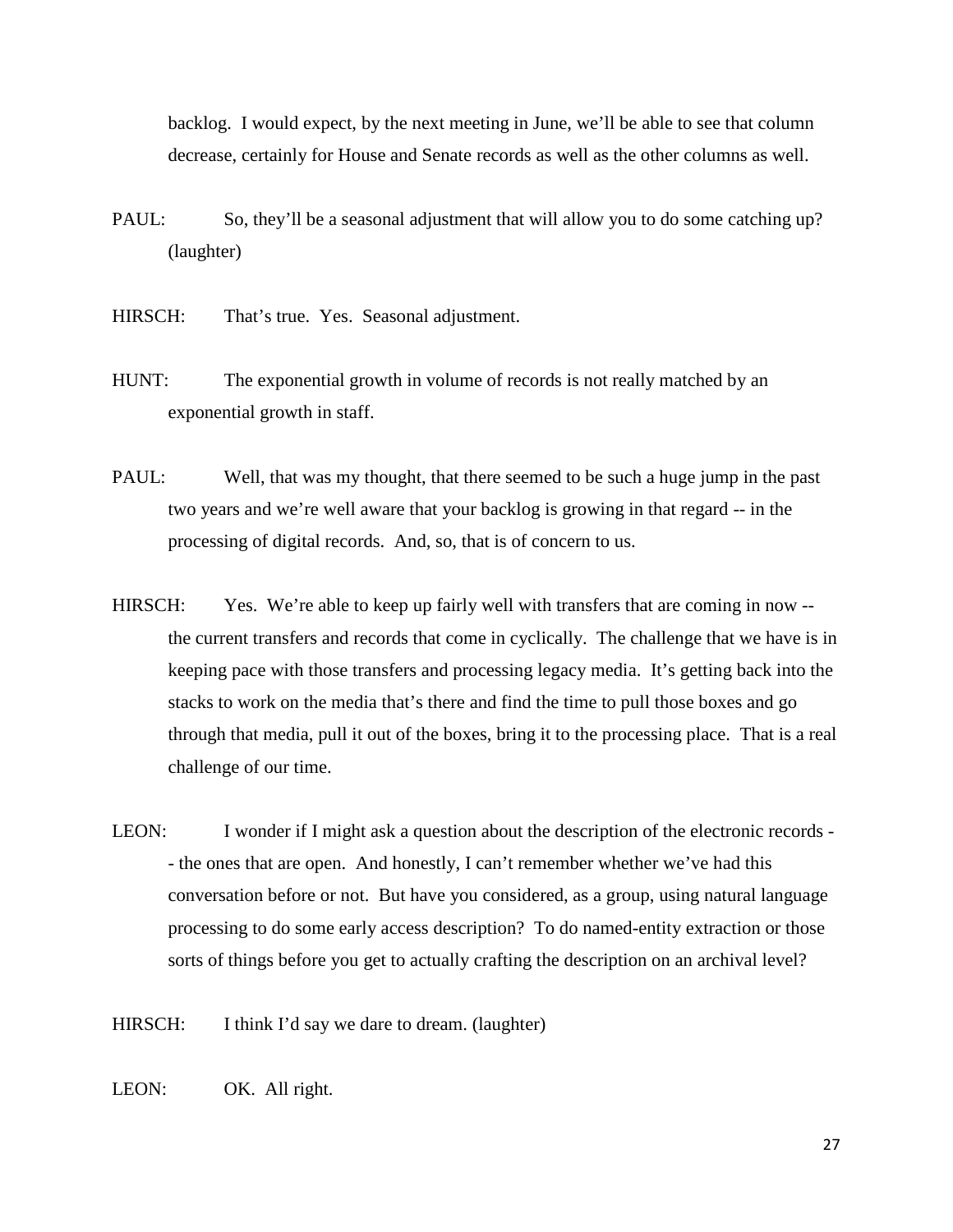HIRSCH: I think we have looked closely at records that are approaching the period in which they're eligible for researcher requests. What we've seen of that current universe in the very immediate future of congressional, open, electronic records, are typically digitized records of textual materials that were transferred to us electronically, but not necessarily born digital records.

## LEON: Ah, OK.

HIRSCH: So, there certainly could be tools that we could take advantage of in that world. I think CRI is still evolving to the point where we can integrate those tools in the architecture and we hope, as we continue to evolve CRI, our primary focus is expanding storage this year to meet this continuing, growing need. We have had architecture discussions with NARA's Information Services staff, and we continue to discuss avenues where we can integrate other processing tools in including advance-search technologies as they exist and working with the other offices in NARA in the Federal Electronic Records section. We work closely with our colleagues in Presidential Materials to keep an eye on what tools they're using as well. So, we'd love to add those tools and capabilities. I don't think we're there yet.

## LEON:OK.

- HIRSCH: There are some really exciting technologies out there.
- LEON: I'll wait and keep asking. (laughter)
- HIRSCH: And in addition, PII searching is something we're keeping a very, very close look at because we know that there's lots of sensitive and personally identifiable information in the records.
- LEON: Yes. Definitely. Good.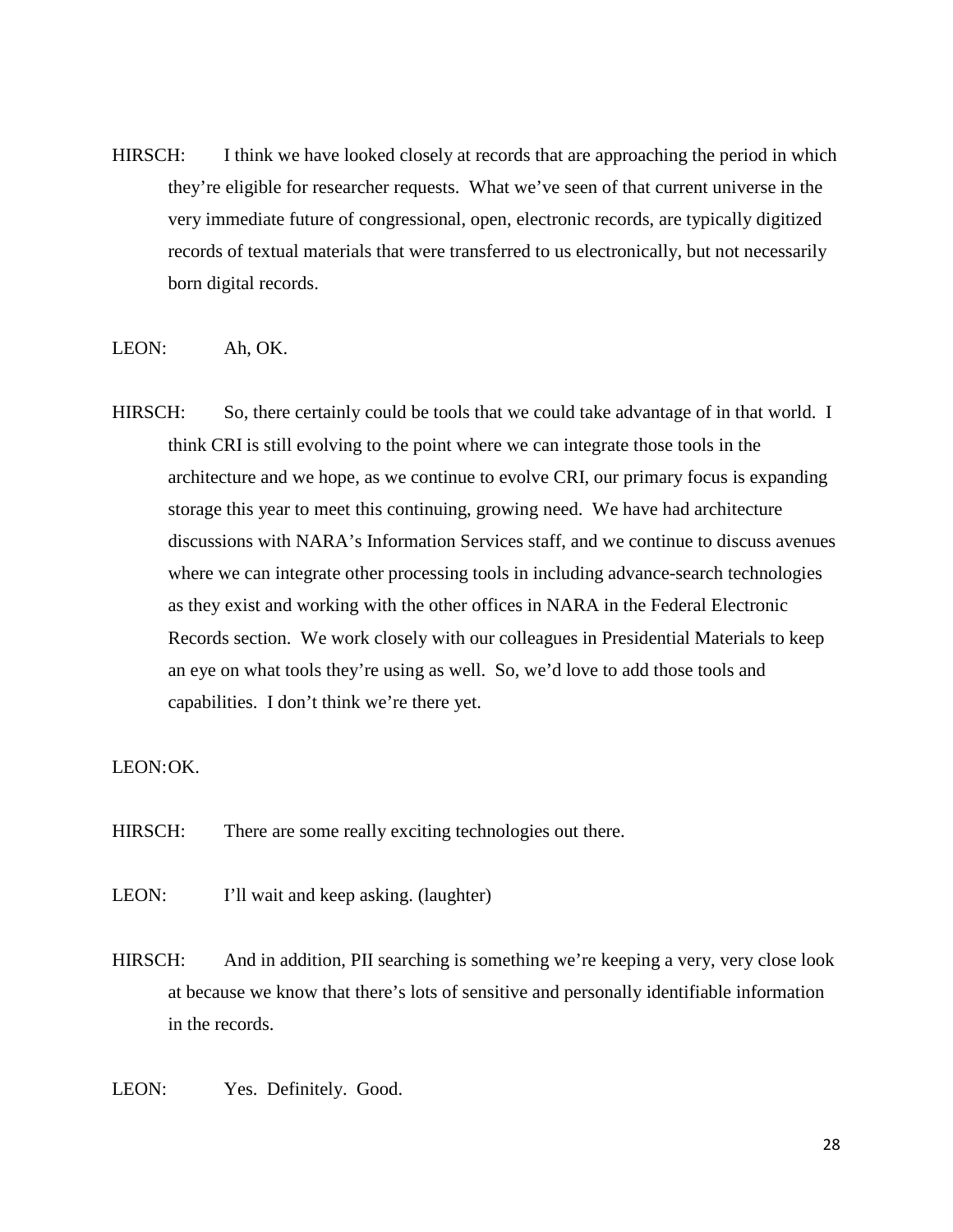- SKAGGS: One more question. Do you know how old the oldest legacy media is?
- HIRSCH: Not off the top of my head I don't. I know just generally speaking, as I said, we have not, thankfully for those of us who are processing it, found a large, large volume of the old 5.25-inch floppies. But we do have some old data reels. And we certainly have older audio-visual materials, as well. We were fortunate to be able to work closely with the audio-visual, digital-preservation lab at NARA to work on the digitization of those materials. We've also worked closely on the smaller-focus projects with NARA's Federal Digital Electronics Records team who has older legacy computer media -- so we have older backup takes going back to DAT tapes and material like that. So, we do have some of those interspersed throughout the records, but again, thankfully that volume is low. Looking just briefly in small instances, I think it seems that much of that material is duplicated in the textual records.
- SKAGGS: That was my next question.
- HIRSCH: And we assume -- they said, "Well, here's the actual records, but, you know, we've got this thing that's been sitting in the closet. So, why don't you have this too."
- SKAGGS: Which would be wonderful.
- HIRSCH: Yes.
- ZINK: I had one question. It was just in passing. This may not be the appropriate place to ask this. Somebody mentioned something about GPO as a certified, digital repository. Is this a change in -- and I realize they're going through somewhat of an evolution -- but is this a change in their charter?
- FERRIERO: Well, they've changed their name. It's now the Government Publishing Office.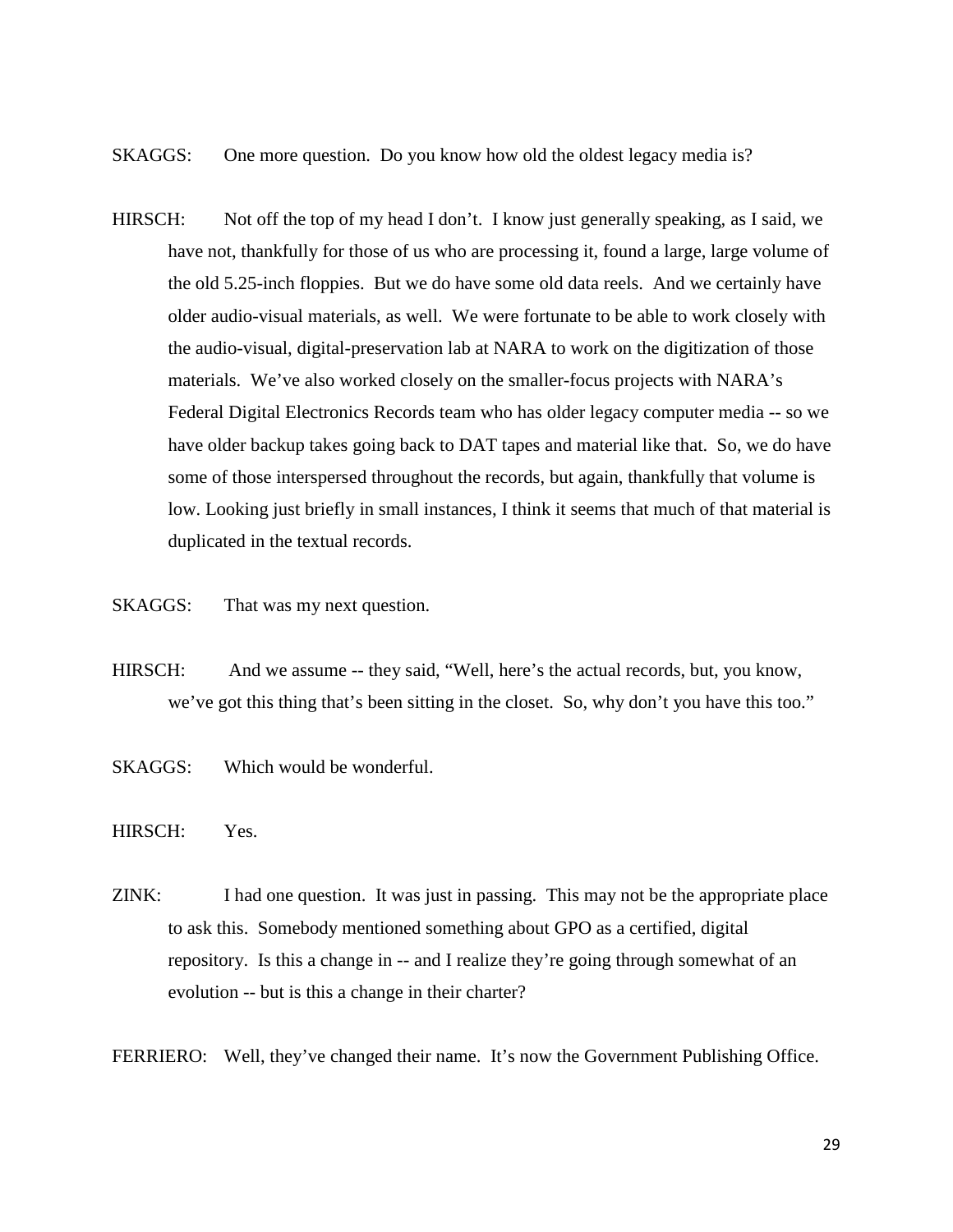ZINK: They're a digital repository.

FERRIERO: But they've always had a fair amount of digital content, as soon as they got into the digital business.

ZINK: I thought the Archives was actually maintaining their original products, at least, in the micro-form that they were transferred.

PAUL: I think GPO is striving to become a certified digital repository.

FERRIERO: They are.

PAUL: So, it would be in partnership with --

FERRIERO: With our content.

PAUL: Yes.

ZINK: OK.

LAWRENCE: I have a question -- like Steven's -- I'm not sure it's even the appropriate place to raise this question. But a lot of the focus, understandably, here has to do with the formal institutions. We have the Members' offices, the committees. I think Karen mentioned that in the House, they have gone through a historically very significant transition. My concern is whether or not it's the responsibility of -- I don't know -- Karen, or Robin, or the Historian's Office -- how we go about capturing the history that didn't occur in formal institutions. And the reason I'm concerned about this is that if we wait -- and maybe there's no alternative to this -- to capture the historic record from the personal histories or the personal records of the offices that were involved with the Speaker's office in that whole transition -- particularly within the Republican Conference and within the Freedom Caucus and within individual Members' papers. I'm just worried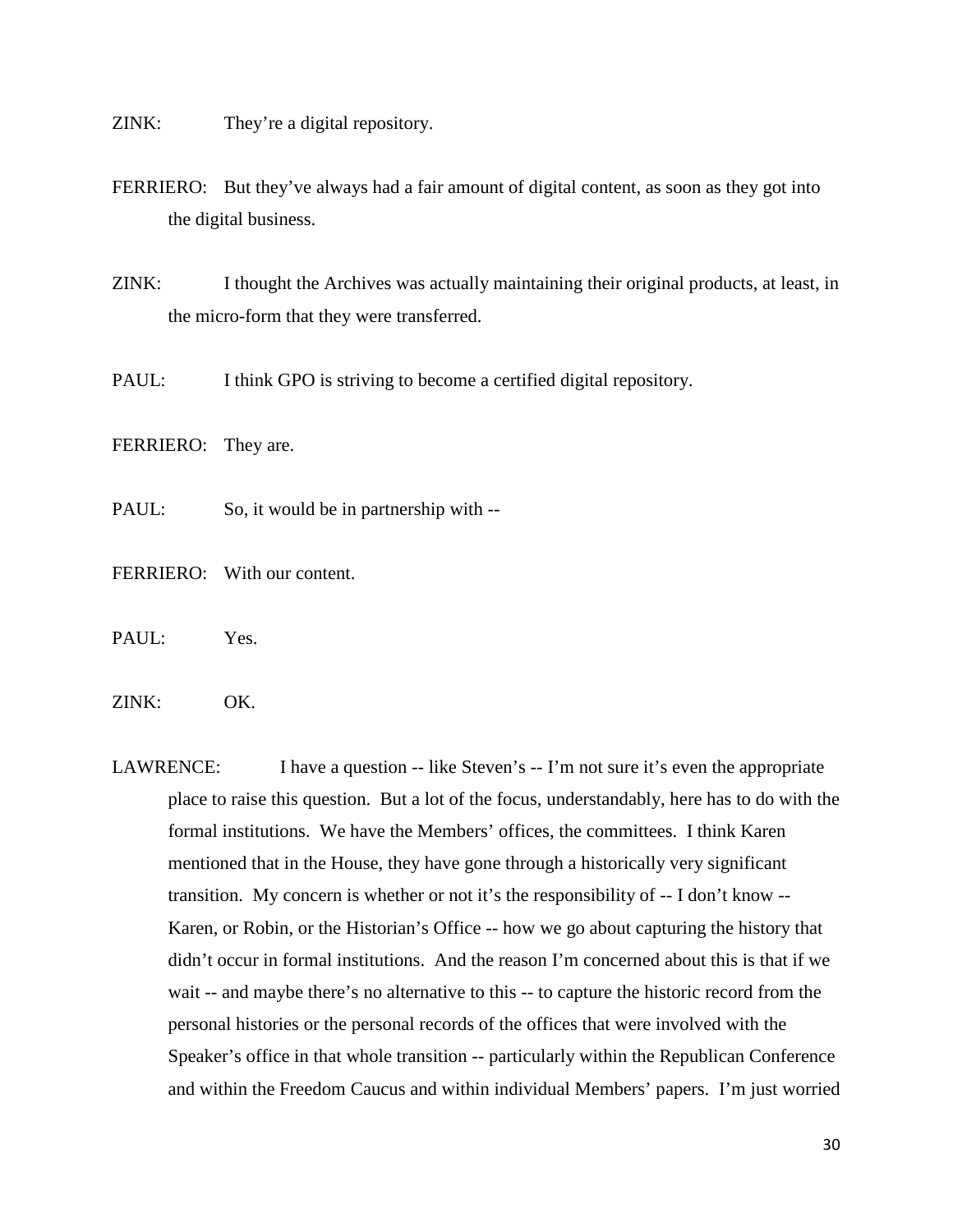that, down the road, we're going to miss opportunities to acquire accuracy in the records. And there are many cases where there's nothing that even remotely resembles an official record because of the personal nature of it.

I deal with this in my research where I'm going back now asking people about 40 years ago, and you get some very interesting accounts, some of which are actually accurate. (laughter) And it seems to me the further we get from these events, which are historically very significant events, it's not so much that they fade, but they may adapt to subsequent circumstances that make them more significant or less significant. And I don't know where that responsibility lies or where that capability lies, but I worry about the ephemeral nature of this record and the necessity both for institutional and for research purposes in acquiring that information because it will not exist at any place other than the kinds of meetings I used to be in. And I know that there are very few opportunities to record that information at a contemporary moment.

I'm just wondering because we deal here with the legislative archives, does that sort of lie outside of the purview of the folks in this room and, if so, I think I need sit down and have more of a talk with other people. But I'm just terribly worried that this really significant, historical and rich event, which has to do with the nature of the institution, and also the institution vis-à-vis other institutions of government, could get lost in the historical shuffle of the day-to-day events. So, I'm just sort of asking this question in general.

HAAS: I'll speak to that, if I could. I think it's a shared responsibility, and I think it piggybacks on comments you've made previously about leadership -- some of the unique records that occur in leadership and that they're not Speaker records or they're not Congressional records, but they're this in-between type of record, and I think we have some responsibility. I don't think we have a good solution at this point. Especially in some of the things that you're thinking about and the transition.

And John, as you know, in the House we didn't have a lot of transition prior to the last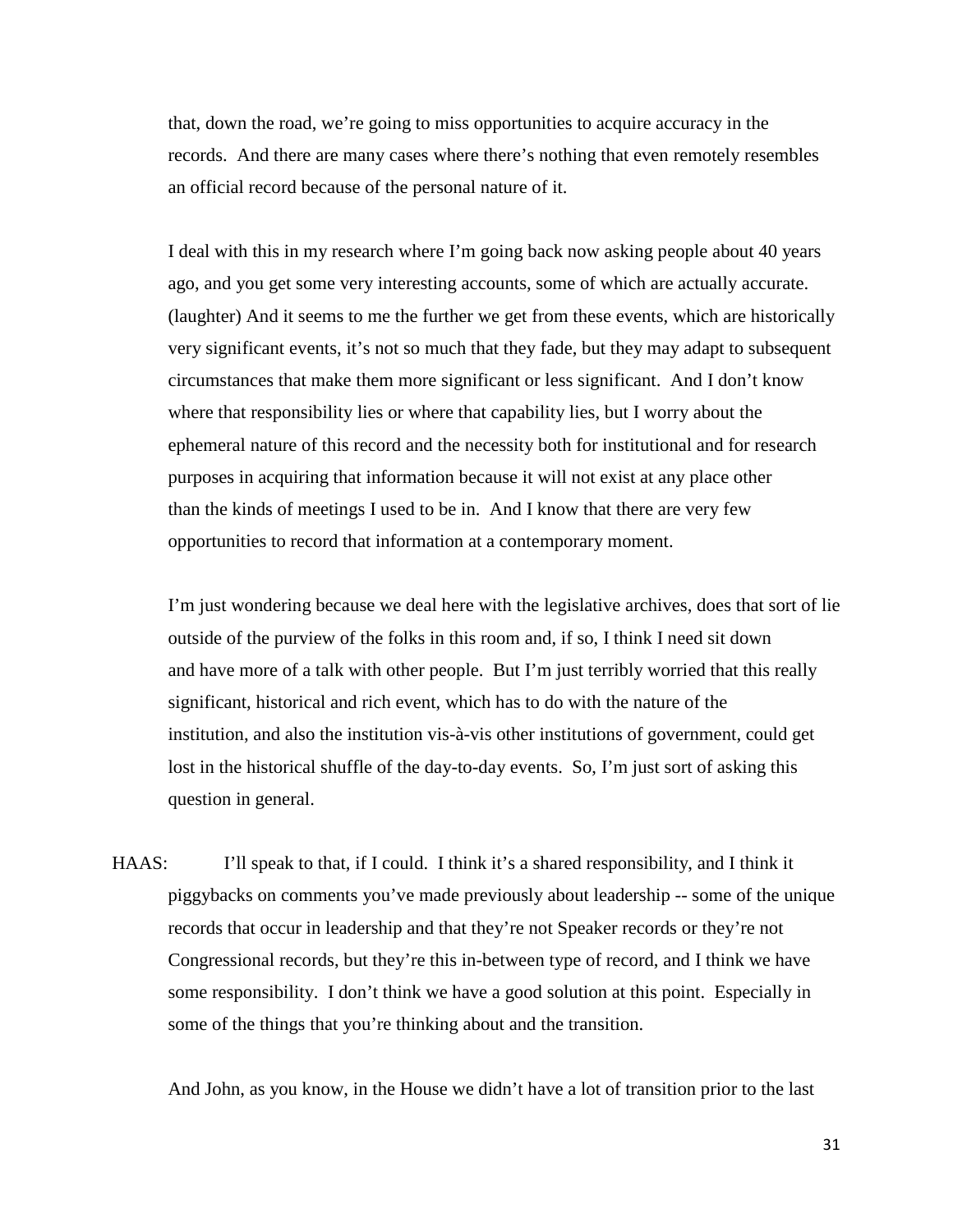15-20, years as the Senate has. We looked at some of what the Senate was doing to try to develop what a transition looks like. And I think we've gotten better as we've gone through these transition. So, we do play a role. We have been working with the new Speaker's office and the outgoing Speaker's office. Speaker Boehner is working through to decide what he's going to do, but I think, more specifically, you're talking about, actually, the functions that go on in the transition. And I'm not sure, at this point, we're doing an adequate job.

We work closely with the Historian, and he's doing a lot in that area. And unfortunately, Matt couldn't be here today for this meeting, but I think it's something we need to do some more work on, and it may be that we look to establish a group with folks like yourself that we could come up with some plans as we continue to go through this and, again, look to the Senate -- folks that had been involved directly. You ask the question and, then, you get volunteered, right? Are there specific things, though? I mean, I think the things that you're talking about are really behind-the-scenes, institutional things, correct?

- LAWRENCE: Yeah. I guess I'm thinking in terms of the nature of conversations, the nature of discussions --who was meeting with, and what ideas were thrown around that are difficult to gather because people, I understand, are reluctant to talk on the record.
- FERRIERO: And there are no minutes.
- HAAS: Right.
- LAWRENCE: There aren't formal minutes because it's not a committee meeting. It's not even a conference meeting. But there may be written records. And, again, the formal transfer of the institutional responsibilities, eventually, we can follow. But I think what's going to capture the interest of historians is trying to tease apart a lot of what is less formal, whether it's personal or it's factional, to figure out what's going on here and what the historical significance of it is five years down the road or ten years down the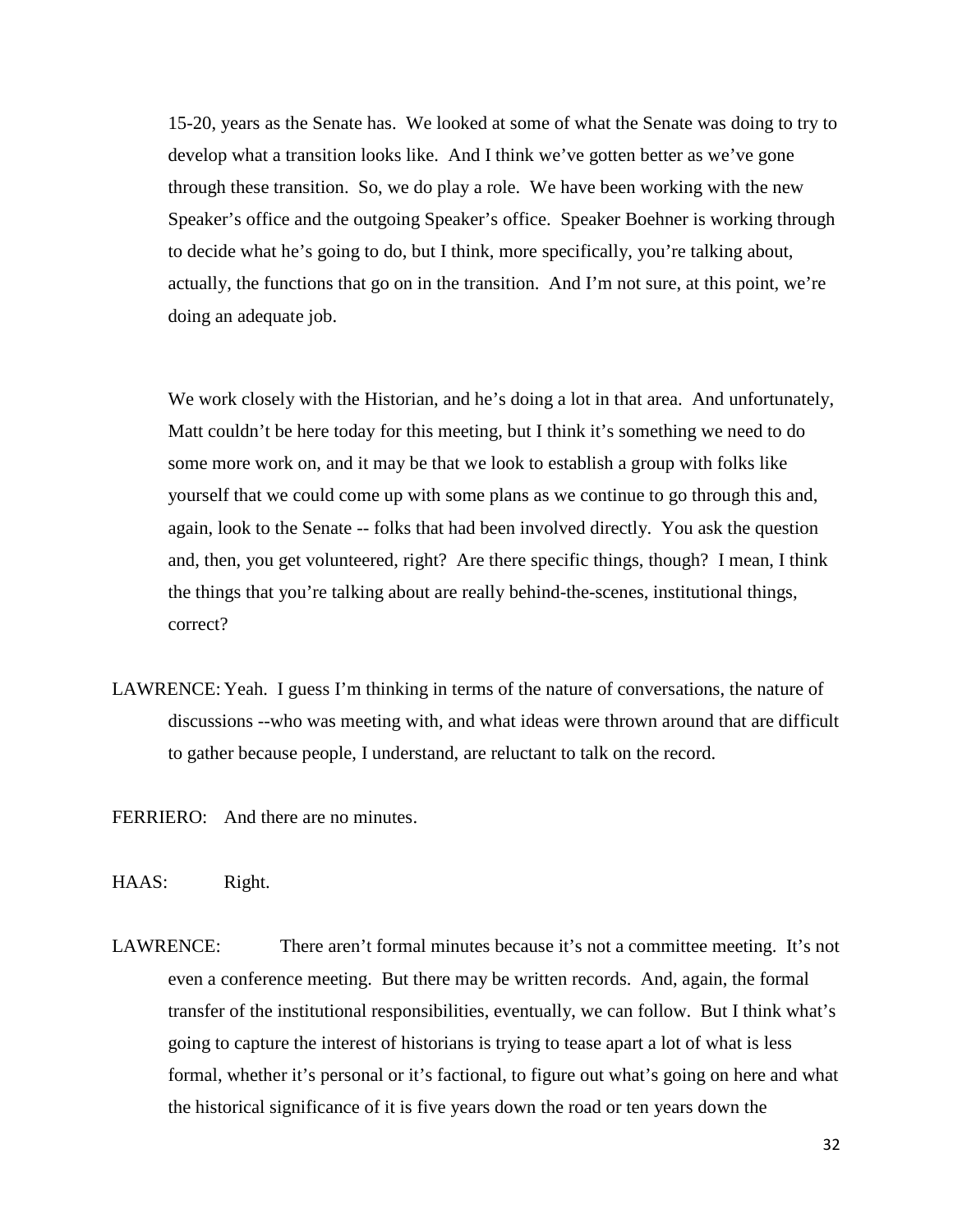road. And getting to people with whatever records they kept, so that we're not just going on the basis of recollection five years down the road where it gets reinterpreted or refashioned in people's mind.

It is a huge, huge challenge in part because there is a reluctance to make whatever records there are available. I don't know. Maybe that is a discussion with Matt on trying to do some very, very quick oral history here to capture in a very contemporary way what's happening. Because I do think it's ephemeral, but I think it's historically and institutionally very, very significant to understand. It's so rare that this event has occurred.

You can count on one hand the number of times we've gone through this and you look back at what occurred in 1910 with the Cannon Revolt. It's one of the most significant events in House history in terms of reorienting the factional and partisan relationships, and 100 years from now people may look back at this, particularly however this plays out over time with the redistribution of power within the conference, as being something we really want to understand and I'm not sure to what extent we will have the capability of doing that. Thanks for what you're doing. It's a challenge and I'm not sure I did volunteer. (laughter) But I'm happy to think about it because I, particularly from the research I do now, understand how vital that is and how difficult it is to capture.

HAAS: I think, John, you took a specific approach when you were in that role, which I think was historically very important. Maybe we need to make sure, when we're talking to the new Speaker's office -- when we're talking to them about setting up their office and how they're doing things, to point out some of those specifics that we may not have focused on. So, I think that's really helpful.

LAWRENCE: OK. Thank you very much.

KOED: And I would add to that, John, that one part of the solution to that problem is to have a really active oral history project. For instance, I'm currently in the process of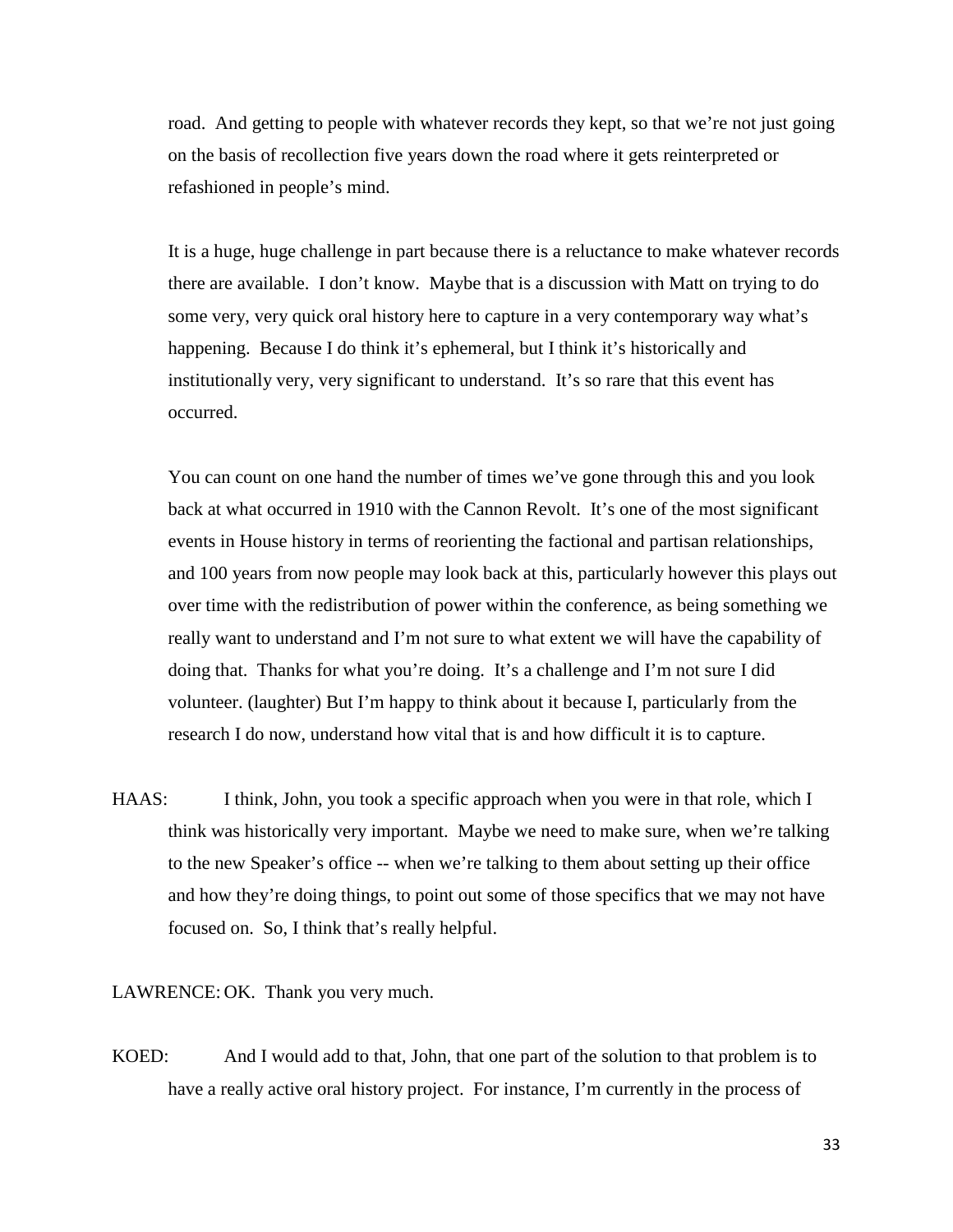doing interviews with six people who were very active in the financial crisis between 2007 and 2008. A lot of the information that we hear from them is about things that happened behind the scenes. It's not something that's going to show up in a record or a memo. And on the Senate side, when we have really important moments like this, one of the first things we try to do is move in and identify people who are in decision-making positions and try to get that recorded. Those interviews may be closed for years and years because of the nature of the business, but we're at least recording the history. I think that it is important to have a really active oral history project.

- HAAS: Betty is absolutely right. Matt and his team have been very active on the oralhistory front.
- ZINK: I have similar concerns. I think what you're talking about is a microcosm. I'm thinking back to my historian days when Phil La Follette was getting a telephone call from Washington, D.C. It's just a memo that he had a call and from a certain individual. We have no idea what was said and that is widening as we go forward. For a number of reasons, the records just do not exist. What is occurring is keeping fewer and fewer records on a formal basis and there's a backing off of using electronic mail and any sort of tangible record. There have been some studies at Florida, in particular, showing it's having a tremendous impact on the records of government.
- LAWRENCE: You know, I think you're right. When I think back to the meetings I was in where you would have one set of discussions in private, and then you would agree what you were going to say in public, (laughter) which didn't necessarily reflect what you had just agreed to in private. And it's not until you go back and talk to those people and say, "Well, yeah. That was all just for the public. That was -- we really cut the deal back here and this is why we did it." And I think, to some extent, the availability of the electronic information gives an illusion that you have greater access to the genuine basis upon which decisions were formulated than may actually be true -- not because people are gaming, but because you just don't put certain things into writing, although you have the expectation that everything is written down.